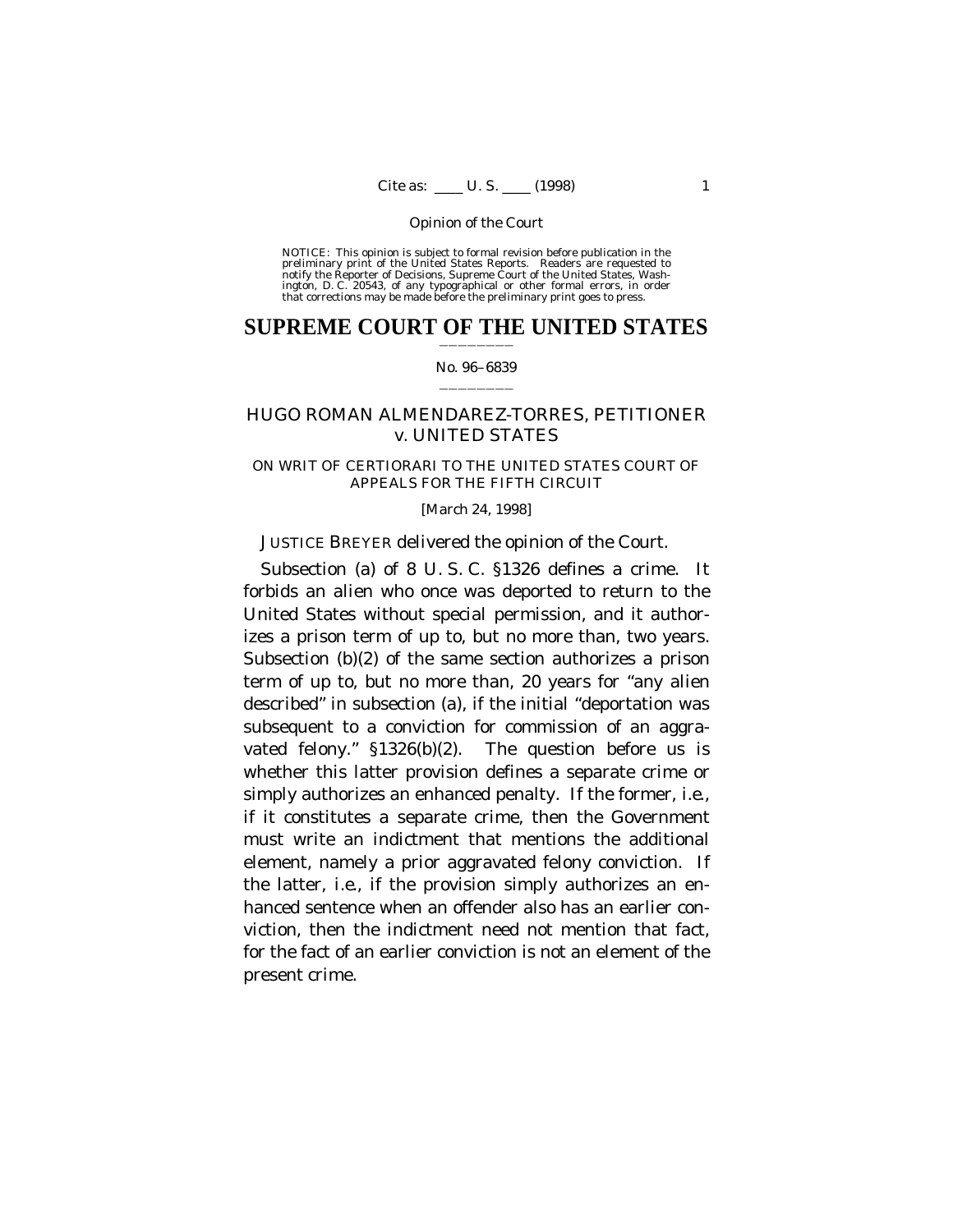We conclude that the subsection is a penalty provision, which simply authorizes a court to increase the sentence for a recidivist. It does not define a separate crime. Consequently, neither the statute nor the Constitution require the Government to charge the factor that it mentions, an earlier conviction, in the indictment.

## I

In September 1995, a federal grand jury returned an indictment charging petitioner, Hugo Almendarez-Torres, with having been "found in the United States . . . after being deported" without the "permission and consent of the Attorney General" in "violation of . . . Section 1326." App. 3. In December 1995, Almendarez-Torres entered a plea of guilty. At a hearing, before the District Court accepted his plea, Almendarez-Torres admitted that he had been deported, that he had later unlawfully returned to the United States, and that the earlier deportation had taken place "pursuant to" three earlier "convictions" for aggravated felonies. *Id.*, at 10–14.

In March 1996, the District Court held a sentencing hearing. Almendarez-Torres pointed out that an indictment must set forth all the elements of a crime. See *Hamling* v. *United States*, 418 U. S. 87, 117 (1974). He added that his indictment had not mentioned his earlier aggravated felony convictions. And he argued that, consequently, the court could not sentence him to more than two years imprisonment, the maximum authorized for an offender without an earlier conviction. The District Court rejected this argument. It found applicable a Sentencing Guideline range of 77 to 96 months, see United States Sentencing Commission, Guidelines Manual §2L1.2; ch. 5, pt. A (sentencing table) (Nov. 1995) (USSG), and it imposed a sentence of 85 months' imprisonment. App. 17.

On appeal the Fifth Circuit also rejected petitioner's argument. 113 F. 3d 515 (1996). Like seven other Cir-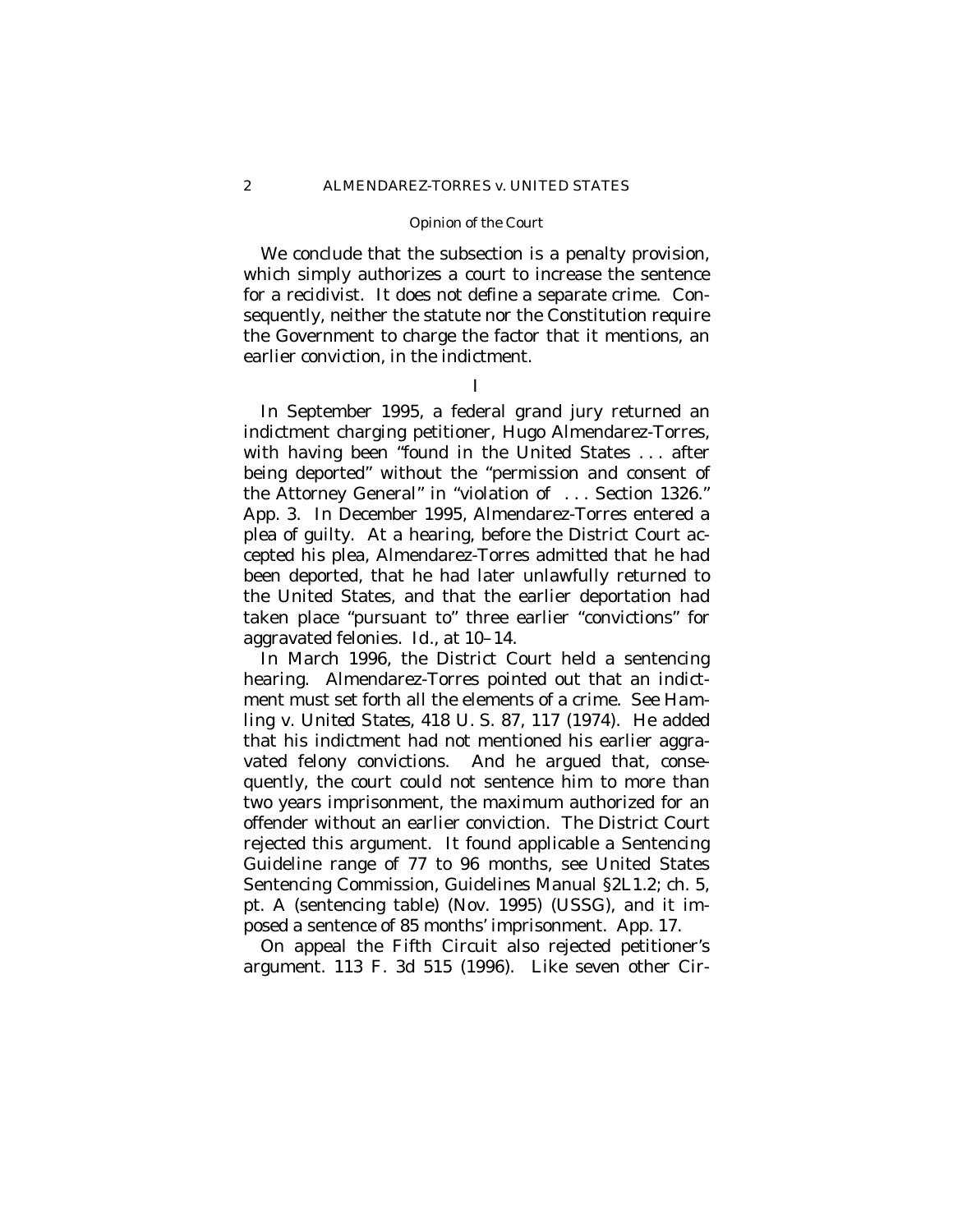cuits, it has held that subsection (b)(2) is a penalty provision which simply permits a sentencing judge to impose a higher sentence when the unlawfully returning alien also has a record of prior convictions. *United States* v. *Vasquez-Olvera*, 999 F. 2d 943, 945–947 (CA5 1993); see *United States* v. *Forbes*, 16 F. 3d 1294, 1297–1300 (CA1 1994); *United States* v. *DeLeon-Rodriguez*, 70 F. 3d 764, 765–767 (CA3 1995); *United States* v. *Crawford*, 18 F. 3d 1173, 1176–1178 (CA4 1994); *United States* v. *Munoz-Cerna*, 47 F. 3d 207, 210, n. 6 (CA7 1995); *United States* v. *Haggerty*, 85 F. 3d 403, 404–405 (CA8 1996); *United States* v. *Valdez*, 103 F. 3d 95, 97–98 (CA10 1996); *United States* v. *Palacios-Casquete*, 55 F. 3d 557, 559–560 (CA11 1995); cf. *United States* v. *Cole*, 32 F. 3d 16, 18–19 (CA2 1994) (reaching same result with respect to 8 U. S. C. §1326(b)(1)). The Ninth Circuit, however, has reached the opposite conclusion. *United States* v. *Gonzalez-Medina*, 976 F. 2d 570, 572 (1992) (subsection (b)(2) constitutes separate crime). We granted certiorari to resolve this difference among the Circuits.

## II

An indictment must set forth each element of the crime that it charges. *Hamling* v. *United States*, *supra*, at 117. But it need not set forth factors relevant only to the sentencing of an offender found guilty of the charged crime. Within limits, see *McMillan* v. *Pennsylvania*, 477 U. S. 79, 84–91 (1986), the question of which factors are which is normally a matter for Congress. See *Staples* v. *United States*, 511 U. S. 600, 604 (1994) (definition of a criminal offense entrusted to the legislature, "'particularly in the case of federal crimes, which are solely creatures of statute'") (quoting *Liparota* v. *United States*, 471 U. S. 419, 424 (1985)). We therefore look to the statute before us and ask what Congress intended. Did it intend the factor that the statute mentions, the prior aggravated felony convic-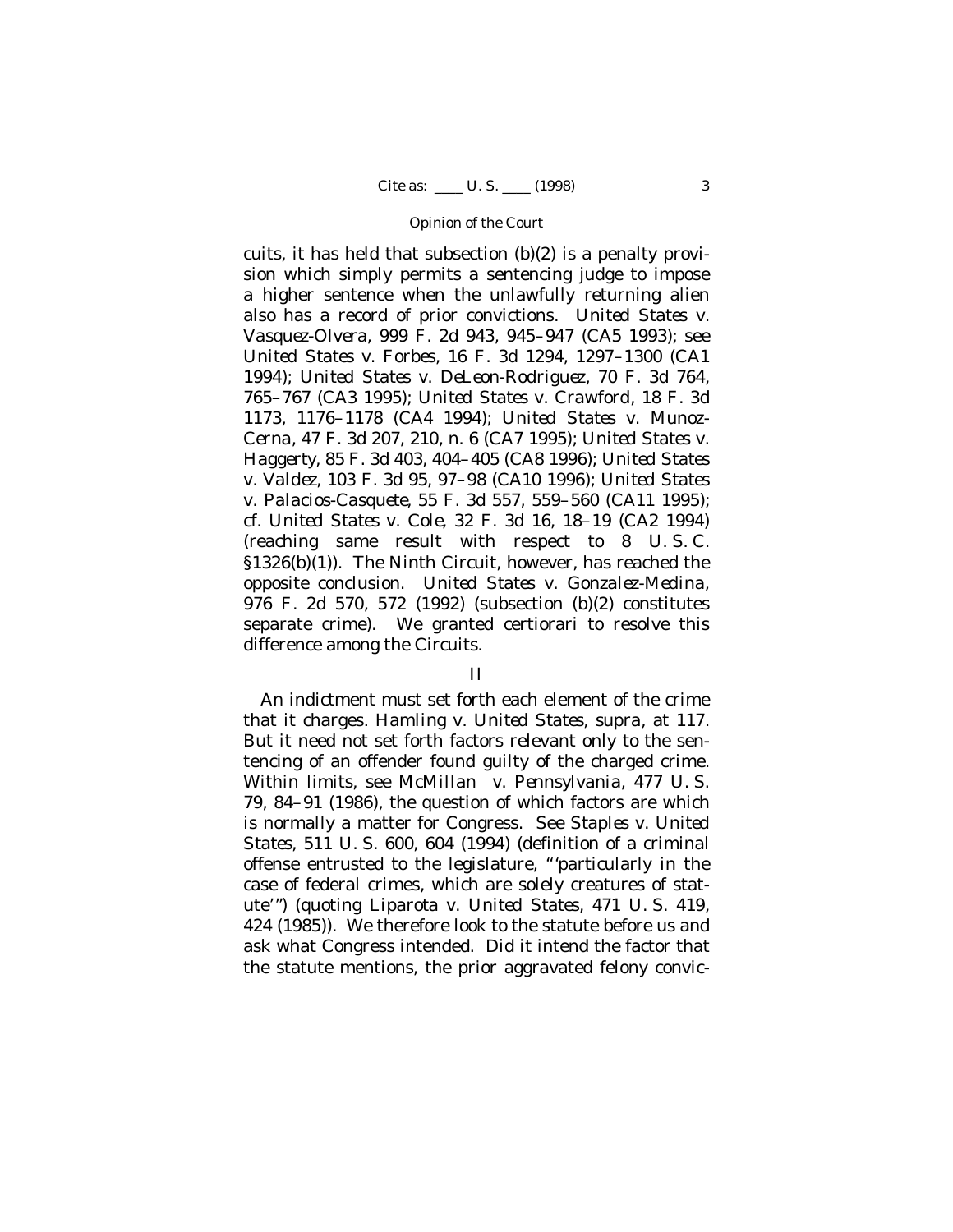tion, to help define a separate crime? Or did it intend the presence of an earlier conviction as a sentencing factor, a factor that a sentencing court might use to increase punishment? In answering this question, we look to the statute's language, structure, subject matter, context, and history– factors that typically help courts determine a statute's objectives and thereby illuminate its text. See, *e.g.*, *United States* v. *Wells*, 519 U. S. —— , —— (1997) (slip op., at 10–11); *Garrett* v. *United States*, 471 U. S. 773, 779 (1985).

The directly relevant portions of the statute as it existed at the time of petitioner's conviction included subsection (a), which Congress had enacted in 1952, and subsection (b), which Congress added in 1988. See 8 U. S. C. §1326 (1952 ed.) (as enacted June 27, 1952, §276, 66 Stat. 229); 8 U. S. C. §1326 (1988 ed.) (reflecting amendments made by §7345(a), 102 Stat. 4471). We print those portions of text below:

"§1326. Reentry of deported alien; criminal penalties for reentry of certain deported aliens.

"(a) Subject to subsection (b) of this section, any alien who—

"(1) has been . . . deported . . . , and thereafter

" $(2)$  enters ..., or is at any time found in, the United States [without the Attorney General's consent or the legal equivalent],

"shall be fined under title 18, or imprisoned not more than 2 years, or both.

"(b) Notwithstanding subsection (a) of this section, in the case of any alien described in such subsection—

"(1) whose deportation was subsequent to a conviction for commission of [certain misdemeanors], or a felony (other than an aggravated felony), such alien shall be fined under title 18, imprisoned not more than 10 years, or both; or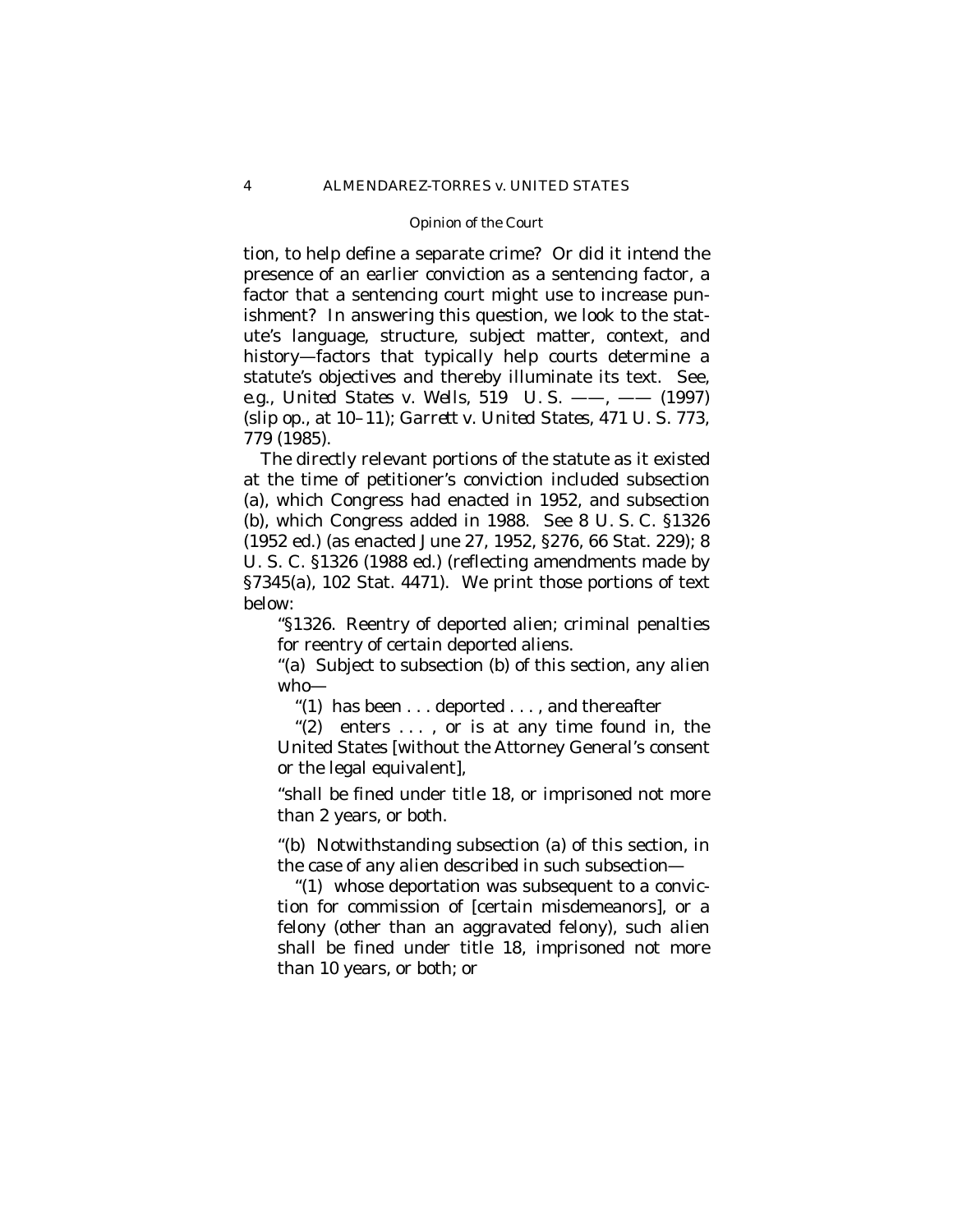"(2) whose deportation was subsequent to a conviction for commission of an aggravated felony, such alien shall be fined under such title, imprisoned not more than 20 years, or both." 8 U. S. C. §1326.

### A

Although the statute's language forces a close reading of the text, as well as consideration of other interpretive circumstances, see *Wells*, *supra*, we believe that the answer to the question presented— whether Congress intended subsection (b)(2) to set forth a sentencing factor or a separate crime— is reasonably clear.

At the outset, we note that the relevant statutory subject matter is recidivism. That subject matter— prior commission of a serious crime— is as typical a sentencing factor as one might imagine. See, *e.g.*, USSG §§4A1.1, 4A1.2 (Nov. 1997) (requiring sentencing judge to consider an offender's prior record in every case); 28 U. S. C. §994(h) (instructing Commission to write Guidelines that increase sentences dramatically for serious recidivists); 18 U. S. C. §924(e) (Armed Career Criminal Act of 1984) (imposing significantly higher sentence for felon-in-possession violation by serious recidivists); 21 U. S. C. §§841(b)(1)(A)– (D) (same for drug distribution); United States Sentencing Commission, 1996 Sourcebook of Federal Sentencing Statistics 35, 49 (for year ending Sept. 30, 1996, 20.3% of all federal cases involved offenders with substantial criminal records (criminal history categories IV–VI); 44.2% of drug cases involved offenders with prior convictions). Perhaps reflecting this fact, the lower courts have almost uniformly interpreted statutes (that authorize higher sentences for recidivists) as setting forth sentencing factors, not as creating new crimes, (at least where the conduct, in the absence of the recidivism, is independently unlawful). *E.g.*, *United States* v. *McGatha*, 891 F. 2d 1520, 1525 (CA11 1990) (18 U. S. C. §924(e)); *United States* v. *Arango-*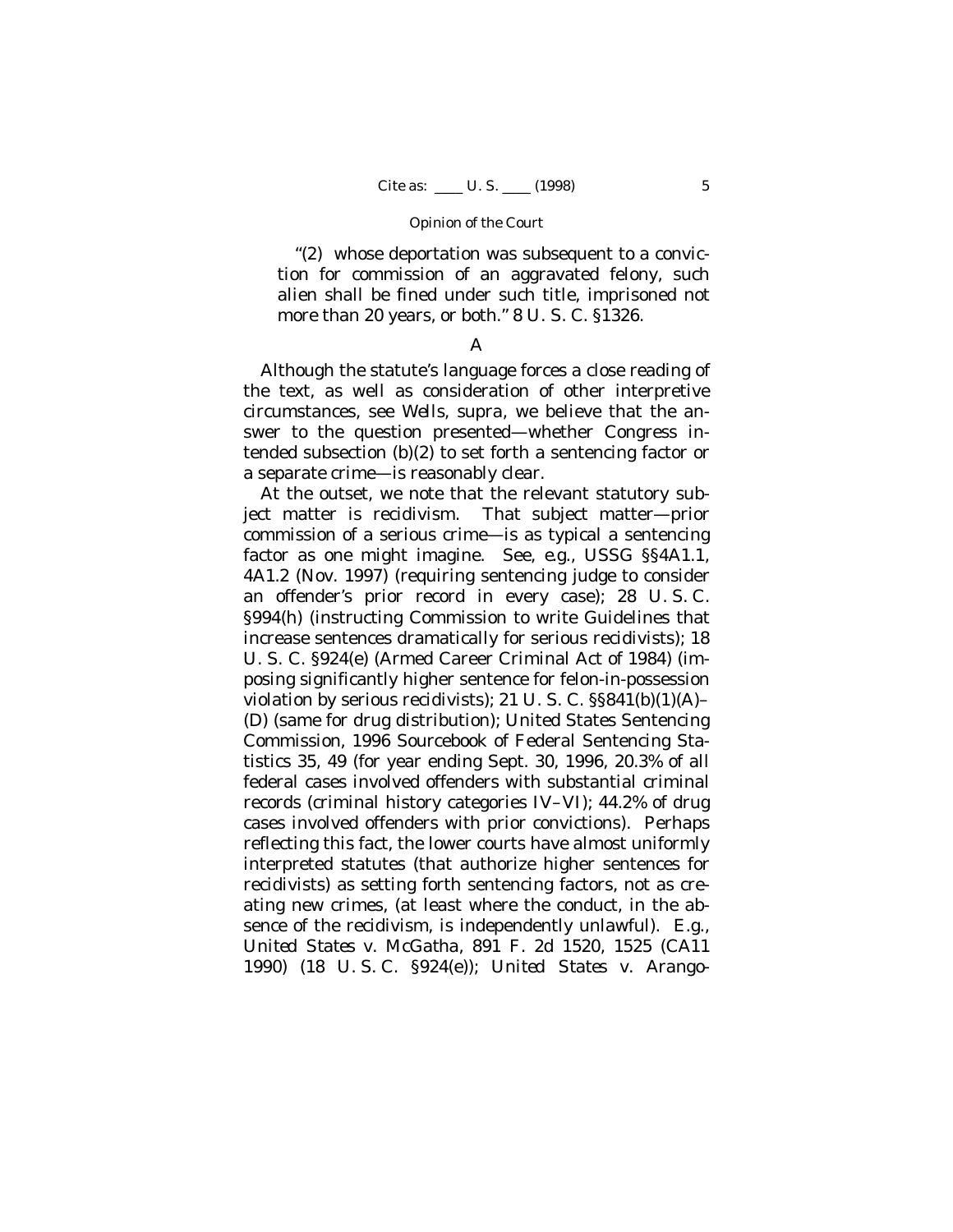*Montoya*, 61 F. 3d 1331, 1339 (CA7 1995) (21 U. S. C. §841(b)); *United States* v. *Jackson*, 824 F. 2d 21, 25, and n. 6 (CADC 1987). And we have found no statute that clearly makes recidivism an offense element in such circumstances. But cf. 18 U.S. C.  $\S 922(g)(1)$  (prior felony conviction an element but conduct *not* otherwise unlawful).

With recidivism as the subject matter in mind, we turn to the statute's language. In essence, subsection (a) says that "any alien" once "deported," who reappears in the United States without appropriate permission, shall be fined or "imprisoned not more than 2 years." Subsection (b) says that "any alien described in" subsection (a), "whose deportation was subsequent to a conviction" for a minor, or for a major, crime, may be subject to a much longer prison term.

The statute includes the words "subject to subsection (b)" at the beginning of subsection (a), and the words "[n]otwithstanding subsection (a)" at the beginning of subsection (b). If Congress intended (b) to set forth substantive crimes, in respect to which (a) would define a lesser included offense, see *Blockburger* v. *United States*, 284 U. S. 299, 304 (1932), what are those words doing there? The dissent believes that the words mean that the substantive crime defined by "subsection (a) is inapplicable to an alien covered by subsection (b)," *post*, at 18, hence the words represent an effort to say that a defendant cannot be punished for both substantive crimes. But that is not what the words say. Nor has Congress ever (to our knowledge) used these or similar words anywhere else in the federal criminal code for such a purpose. See, *e.g.,* 18 U. S. C. §113 (aggravated and simple assault); §§1111, 1112 (murder and manslaughter); §2113 (bank robbery and incidental crimes); §§2241, 2242 (aggravated and simple sexual abuse). And this should come as no surprise since, for at least 60 years, the federal courts have presumed that Congress does *not* intend for a defendant to be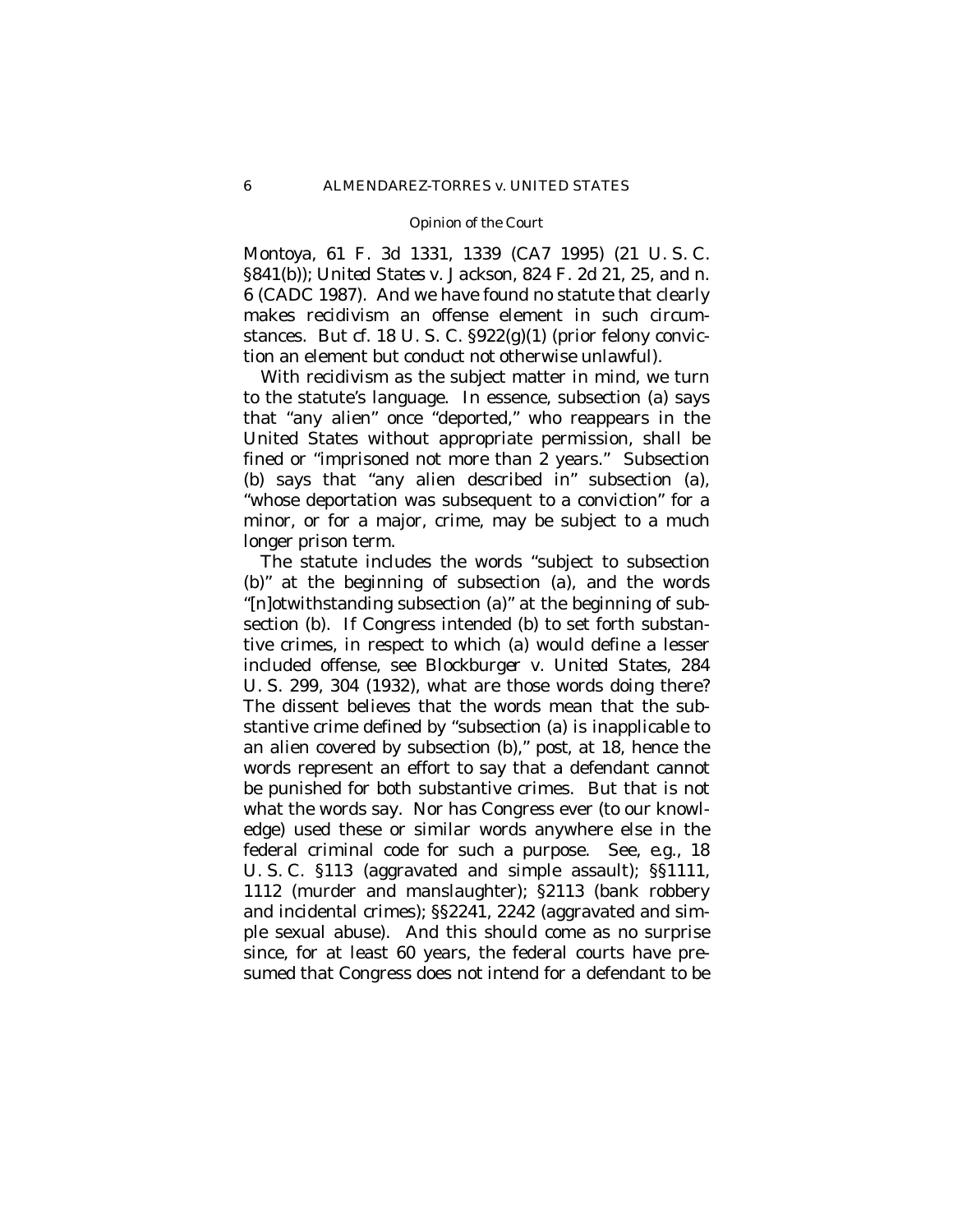cumulatively punished for two crimes where one crime is a lesser included offense of the other. See *Whalen* v. *United States*, 445 U. S. 684, 691–693 (1980); *Blockburger*, *supra*.

If, however, Congress intended subsection (b) to provide additional penalties, the mystery disappears. The words "subject to subsection(b)" and "[n]otwithstanding subsection (a)" then are neither obscure nor pointless. They say, without obscurity, that the crime set forth in (a), which both defines a crime and sets forth a penalty, is "subject to" (b)'s different penalties (where the alien is also a felon or aggravated felon). And (b)'s higher maximum penalties may apply to an offender who violates (a) "notwithstanding" the fact that (a) sets forth a lesser penalty for one who has committed the same substantive crime. Nor is it pointless to specify that (b)'s punishments, not (a)'s punishment, apply whenever an offender commits (a)'s offense in a manner set forth by (b).

Moreover, the circumstances of subsection (b)'s adoption support this reading of the statutory text. We have examined the language of the statute in 1988, when Congress added the provision here at issue. That original language does not help petitioner. In 1988, the statute read as follows (with the 1988 amendment underscored):

"§1326. Reentry of deported alien; *criminal penalties for reentry of certain deported aliens*.

"*(a) Subject to subsection (b) of this section*, any alien who—

"(1) has been  $\dots$  deported  $\dots$ , and thereafter

" $(2)$  enters ..., or is at any time found in, the United States [without the Attorney General's consent or the legal equivalent],

"shall be guilty of a felony, and upon conviction thereof, be punished by imprisonment of not more than two years, or by a fine of not more than \$1,000, or both.

*"(b) Notwithstanding subsection (a) of this section, in*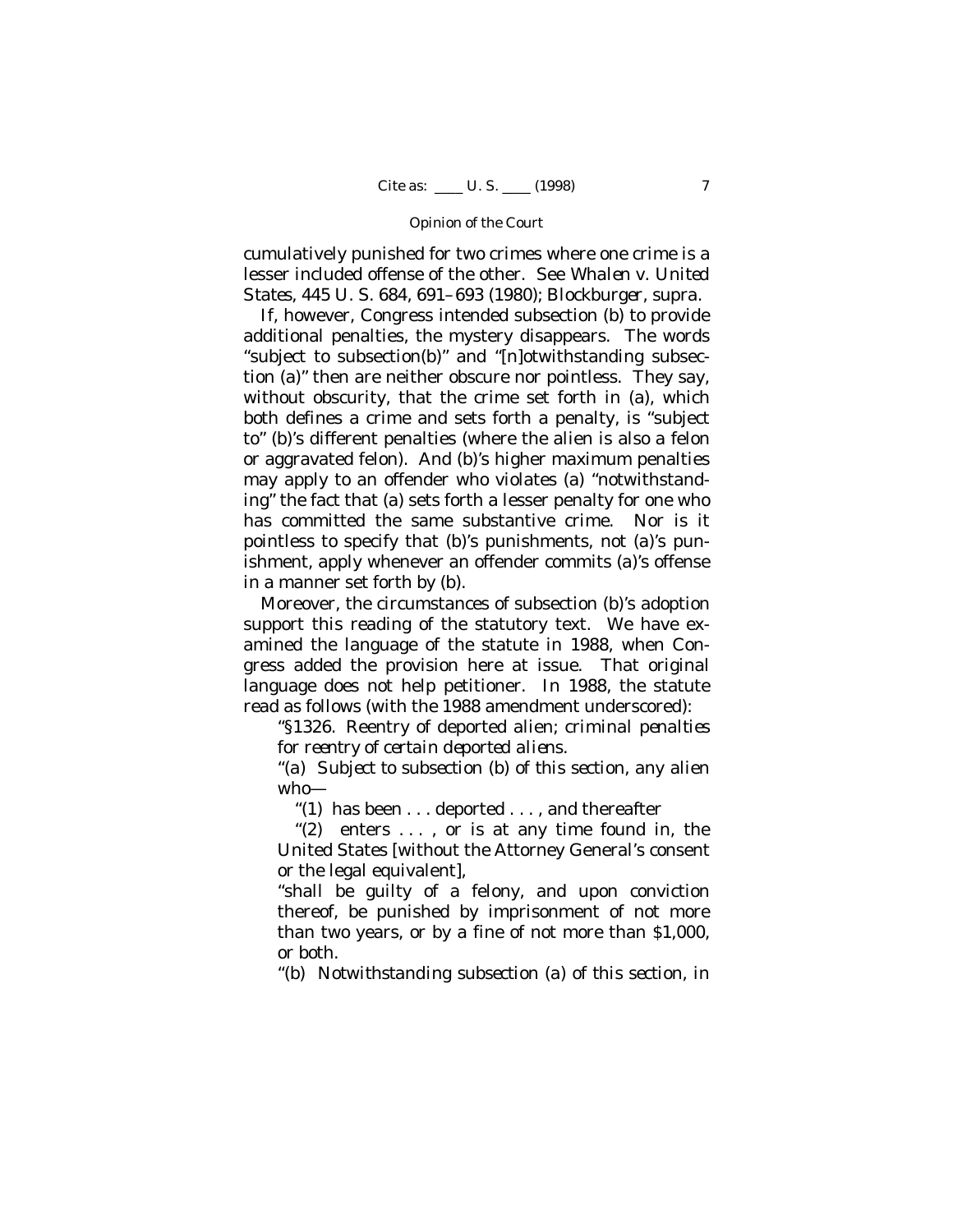*the case of any alien described in such subsection—*

*"(1) whose deportation was subsequent to a conviction for commission of a felony (other than an aggravated felony), such alien shall be fined under title 18, imprisoned not more than 5 years, or both; or*

*"(2) whose deportation was subsequent to a conviction for commission of an aggravated felony, such alien shall be fined under such title, imprisoned not more than 15 years, or both."* 8 U. S. C. §1326 (1988 ed.) (emphasis added).

Thus, at the time of the amendment, the operative language of subsection (a)'s ordinary reentering-alien provision said that a re-entering alien "*shall be guilty of a felony*, and *upon conviction thereof*, be punished by imprisonment of not more than two years, or by a fine of not more than §1,000." The 1988 amendment, subsection (b), by way of contrast, referred only to punishment— an increased punishment for the felon, or the aggravated felon, whom (a) has "described." Although one could read the language, "any alien described in [subsection (a)]," standing alone, as importing (a)'s elements into new offenses defined in (b), that reading seems both unusual and awkward when taken in context, for the reasons just given. Linguistically speaking, it seems more likely that Congress simply meant to "describe" an alien who, in the words of the 1988 statute, was "guilty of a felony" defined in subsection (a) and "convict[ed] thereof."

As the dissent points out, *post* at 19, Congress later struck from subsection (a) the words just quoted, and added in their place the words, "shall be fined under title 18, or imprisoned not more than two years." See Immigration Act of 1990 (1990 Act), §543(b)(3), 104 Stat. 5059. But this amendment was one of a series in the 1990 Act which uniformly updated and simplified the phrasing of various, disparate civil and criminal penalty provisions in the Immigration and Naturalization Act. See, *e.g.*, 1990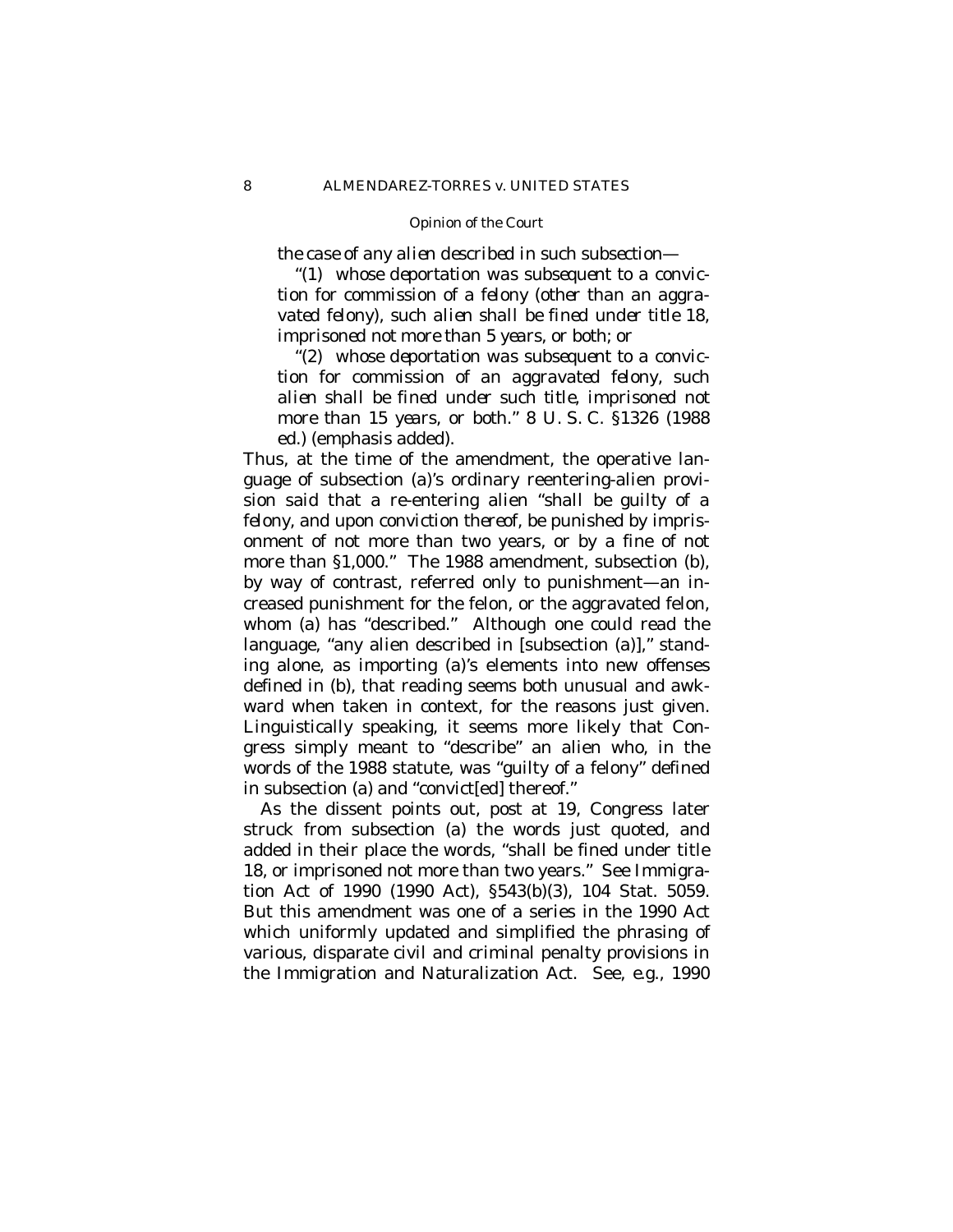Act, §543(b)(1) (amending 8 U. S. C. §1282(c)); §543(b)(2) (C) (amending 8 U. S. C. §1325); §543(b)(4) (amending 8 U. S. C. §1327); §543(b)(5) (amending 8 U. S. C. §1328). The section of the Act that contained the amendment is titled "Increase in Fine Levels; Authority of the INS to Collect Fines," and the relevant subsection, simply "Criminal Fine Levels." 1990 Act, §543(b), 104 Stat. 5057, 5059. Although the 1990 amendment did have the effect of making the penalty provision in subsection (a) (which had remained unchanged since 1952) parallel with its counterparts in later-enacted subsection (b), neither the amendment's language, nor the legislative history of the 1990 Act, suggests that in this housekeeping measure, Congress intended to change, or to clarify, the fundamental relationship between the two subsections.

We also note that "the title of a statute and the heading of a section" are "tools available for the resolution of a doubt" about the meaning of a statute. *Trainmen* v. *Baltimore & Ohio R. Co.,* 331 U. S. 519, 528–529 (1947); see also *INS* v. *National Center for Immigrants' Rights, Inc.*, 502 U. S. 183, 189 (1991). The title of the 1988 amendment is "Criminal *penalties* for reentry of certain deported aliens." §7345, 102 Stat. 4471 (emphasis added). A title that contains the word "penalties" more often, but certainly not always, see *post*, at 14–15, signals a provision that deals with penalties for a substantive crime.

In this instance the amendment's title does not reflect careless, or mistaken, drafting, for the title is reinforced by a legislative history that speaks about, and only about, the creation of new penalties. See S. 973, 100th Cong., 1st Sess. (1987), 133 Cong. Rec. 8771 (1987) (original bill titled, "A bill to provide for additional criminal penalties for deported aliens who reenter the United States, and for other purposes"); 134 Cong. Rec. 27429 (1988) (section-bysection analysis referring to Senate bill as increasing penalties for unlawful reentry); *id.*, at 27445 (remarks of Sen.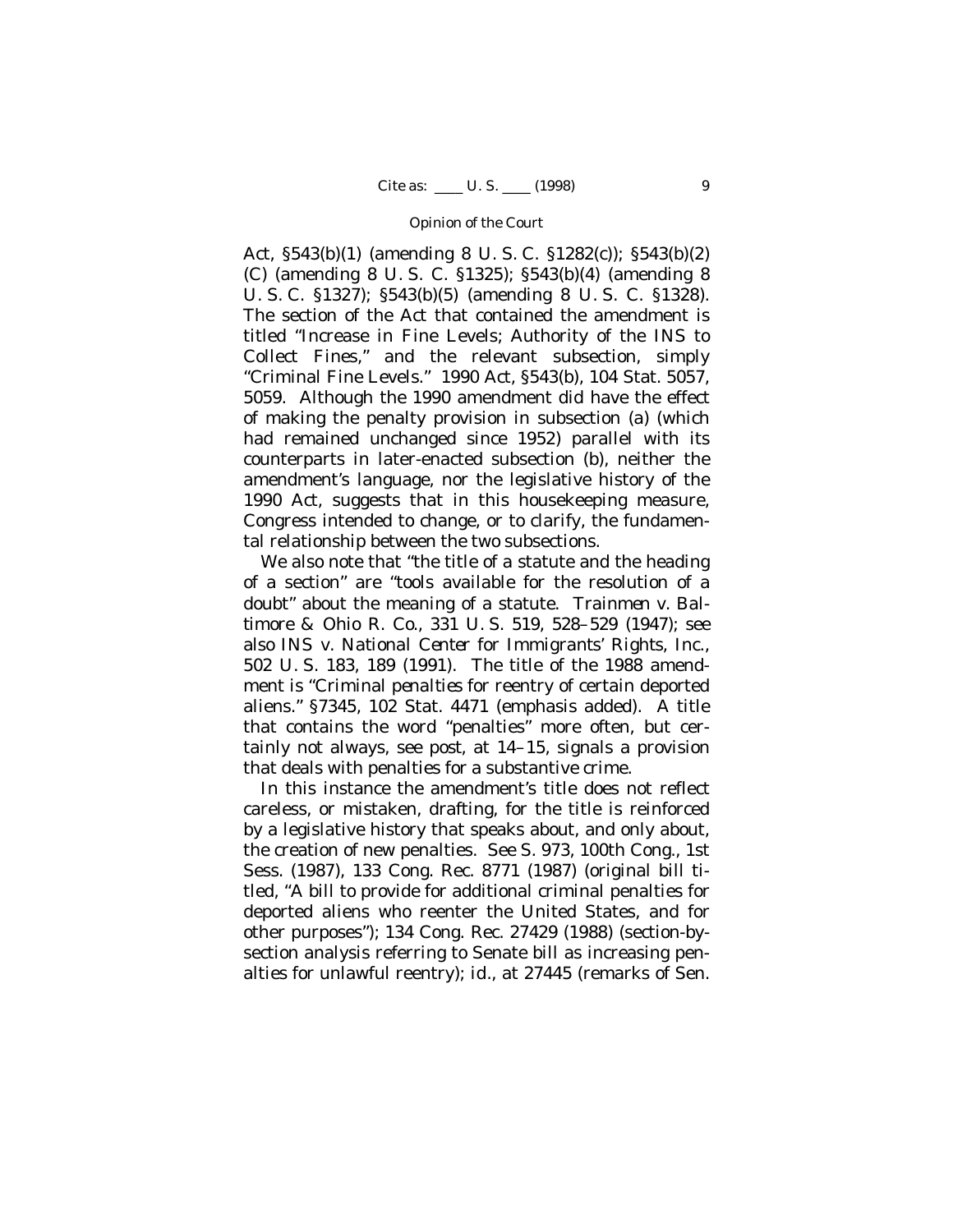D'Amato) (law would "increas[e] current penalties for illegal reentry after deportation"); *id.*, at 27462 (remarks of Sen. Chiles) (law would "impose stiff penalties" against deported aliens previously convicted of drug offenses); 133 Cong. Rec. 28840–28841 (1987) (remarks of Rep. Smith) (corresponding House bill creates three-tier penalty structure). The history, to our knowledge, contains no language at all that indicates Congress intended to create a new substantive crime.

Finally, the contrary interpretation— a substantive criminal offense— risks unfairness. If subsection (b)(2) sets forth a separate crime, the Government would be required to prove to the jury that the defendant was previously deported "subsequent to a conviction for commission of an aggravated felony." As this Court has long recognized, the introduction of evidence of a defendant's prior crimes risks significant prejudice. See, *e.g.*, *Spencer* v. *Texas*, 385 U. S. 554, 560 (1967) (evidence of prior crimes "is generally recognized to have potentiality for prejudice"). Even if a defendant's stipulation were to keep the name and details of the previous offense from the jury, see *Old Chief* v. *United States*, 519 U. S. \_\_\_, \_\_\_ (1997) (slip op., at \_\_), jurors would still learn, from the indictment, the judge, or the prosecutor, that the defendant had committed an *aggravated* felony. And, as we said last Term, "there can be no question that evidence of the . . . *nature* of the prior offense," here, that it was "aggravated" or serious, "carries a risk of unfair prejudice to the defendant." *Id.*, at \_\_\_ (slip op., at 13) (emphasis added). Like several lower courts, we do not believe, other things being equal, that Congress would have wanted to create this kind of unfairness in respect to facts that are almost never contested. See, *e.g.*, *United States* v. *Forbes*, 16 F. 3d, at 1298–1300; *United States* v. *Rumney*, 867 F. 2d 714, 718– 719 (CA1 1989); *United States* v. *Brewer*, 853 F. 2d 1319, 1324–1325 (CA6 1988) (en banc); *United States* v. *Jackson*,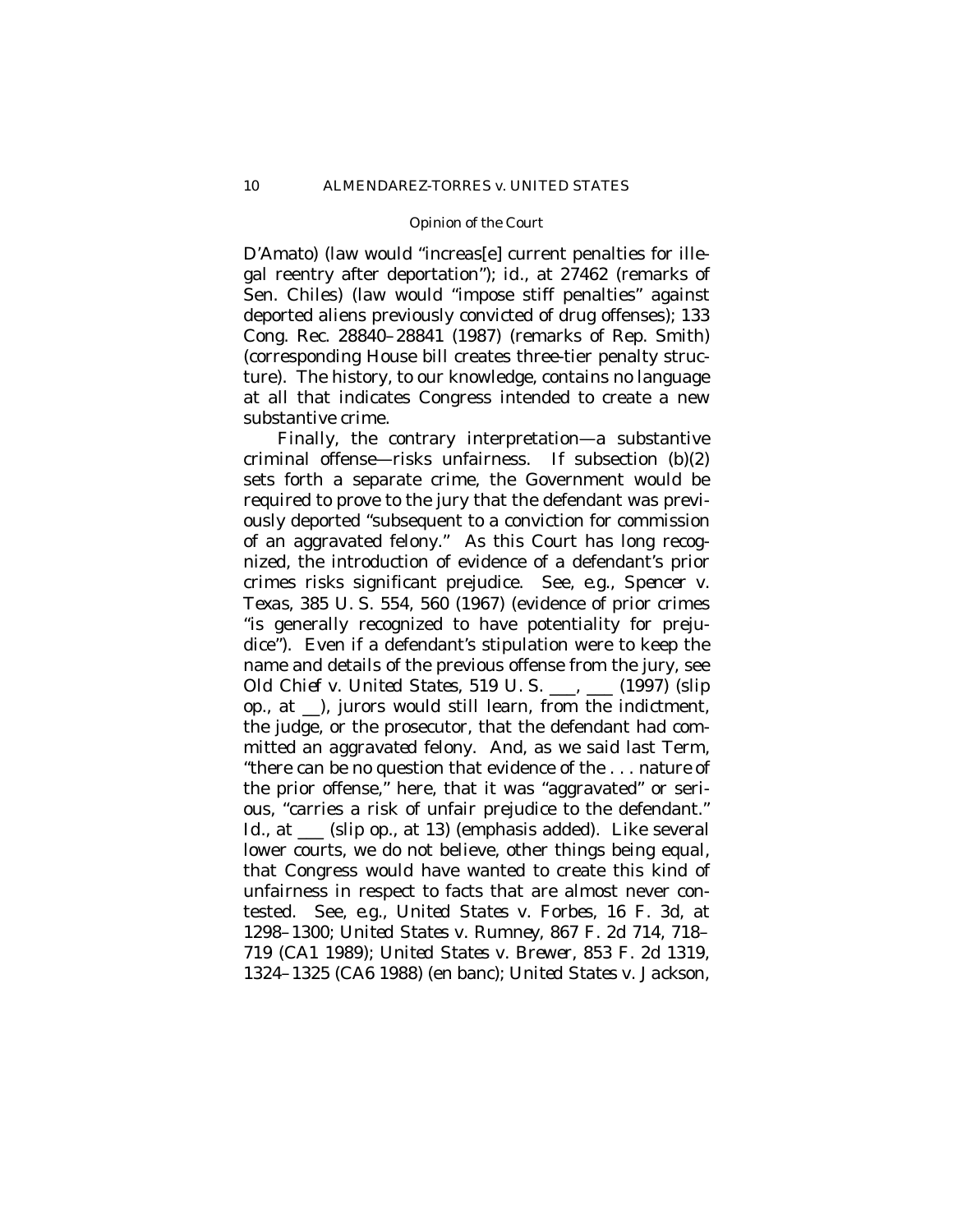824 F. 2d, at 25–26; *Government of Virgin Islands* v. *Castillo*, 550 F. 2d 850, 854 (CA3 1977).

In sum, we believe that Congress intended to set forth a sentencing factor in subsection (b)(2) and not a separate criminal offense.

B

We must also consider several additional arguments that have been or might be made for a contrary interpretation of the statute. First, one might try to derive a congressional intent to establish a separate crime from the *magnitude* of the increase in the maximum authorized sentence. The magnitude of the change that Congress made in 1988, however, proves little. That change— from a 2-year maximum to 5- and 15-year maximums— is well within the range set forth in other statutes that the lower courts have generally interpreted as providing for sentencing enhancements. Compare 8 U. S. C. §1326 (1988 ed.) with 21 U. S. C. §§841(b)(1)(B) and (D) (distributing less than 50 kilograms of marijuana, maximum 5 years; distributing 100 or more kilograms of marijuana, 5 to 40 years), §§841(b)(1)(A) and (C) (distributing less than 100 grams of heroin, maximum 20 years; distributing 1 kilogram or more of heroin, maximum of life imprisonment), §841(b)(1)(B) (distributing 500 grams or more of cocaine, 5 to 40 years; same, with prior drug felony conviction, 10 years to life); §962 (doubling maximum term for second and subsequent violations of drug importation laws); 18 U. S. C. §844 (using or carrying explosive device during commission of felony, maximum 10 years; subsequent offense, maximum 20 years); §2241(c) (sexual abuse of children, maximum life; second offense, mandatory life); §2320(a) (trafficking in counterfeit goods, maximum 10 years; subsequent offense maximum 20 years). Congress later amended the statute, increasing the maximums to 10 and to 20 years, respectively. Violent Crime Control and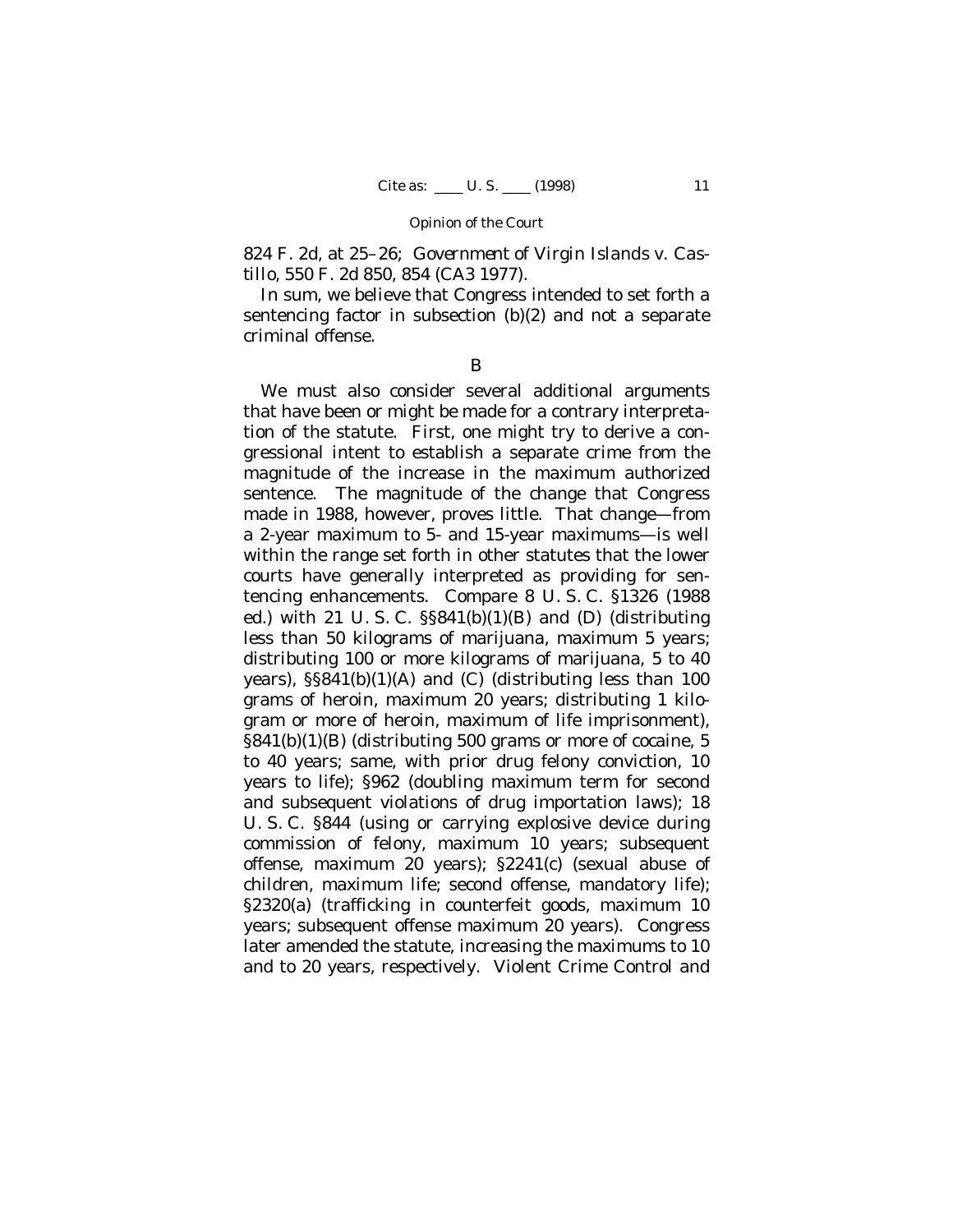Law Enforcement Act of 1994,  $\S$ §130001(b)(1)(B) and (b)(2), 108 Stat. 2023. But nothing suggests that, in doing so, Congress intended to transform that statute's basic nature. And the later limits are close to the range suggested by other statutes regardless.

Second, petitioner and the dissent point, in part, to statutory language that did not exist when petitioner was convicted in 1995. Petitioner, for example, points out that in 1996, Congress added two new subsections, (b)(3) and (b)(4), which subsections, petitioner says, created new substantive crimes. See Antiterrorism and Effective Death Penalty Act of 1996, §401(c), 110 Stat. 1267 (adding subsection (b)(3)); Illegal Immigration Reform and Immigrant Responsibility Act of 1996 (IIRIRA), §305(b), 110 Stat. 3009–606 to 3009–607 (adding subsection (b)(4)). Both petitioner and the dissent also refer to another 1996 statutory provision in which Congress used the word "offense" to refer to the subsection now before us. See IIRIRA, §334, 110 Stat. 3009–635.

These later-enacted laws, however, are beside the point. They do not declare the meaning of earlier law. Cf. *Federal Housing Administration* v. *Darlington, Inc.*, 358 U. S. 84, 90 (1958). They do not seek to clarify an earlier enacted general term. Cf. *Red Lion Broadcasting Co.* v. *FCC*, 395 U. S. 367, 380–381 (1969). They do not depend for their effectiveness upon clarification, or a change in the meaning of an earlier statute. Cf. *Seatrain Shipbuilding Corp.* v. *Shell Oil Co.*, 444 U. S. 572, 595–596 (1980). They do not reflect any direct focus by Congress upon the meaning of the earlier enacted provisions. Cf. *ibid.; Darlington*, *supra*, at 86. Consequently, we do not find in them any forward looking legislative mandate, guidance, or direct suggestion about how courts should interpret the earlier provisions.

Regardless, it is not obvious that the two new subsections to which petitioner points create new crimes (a mat-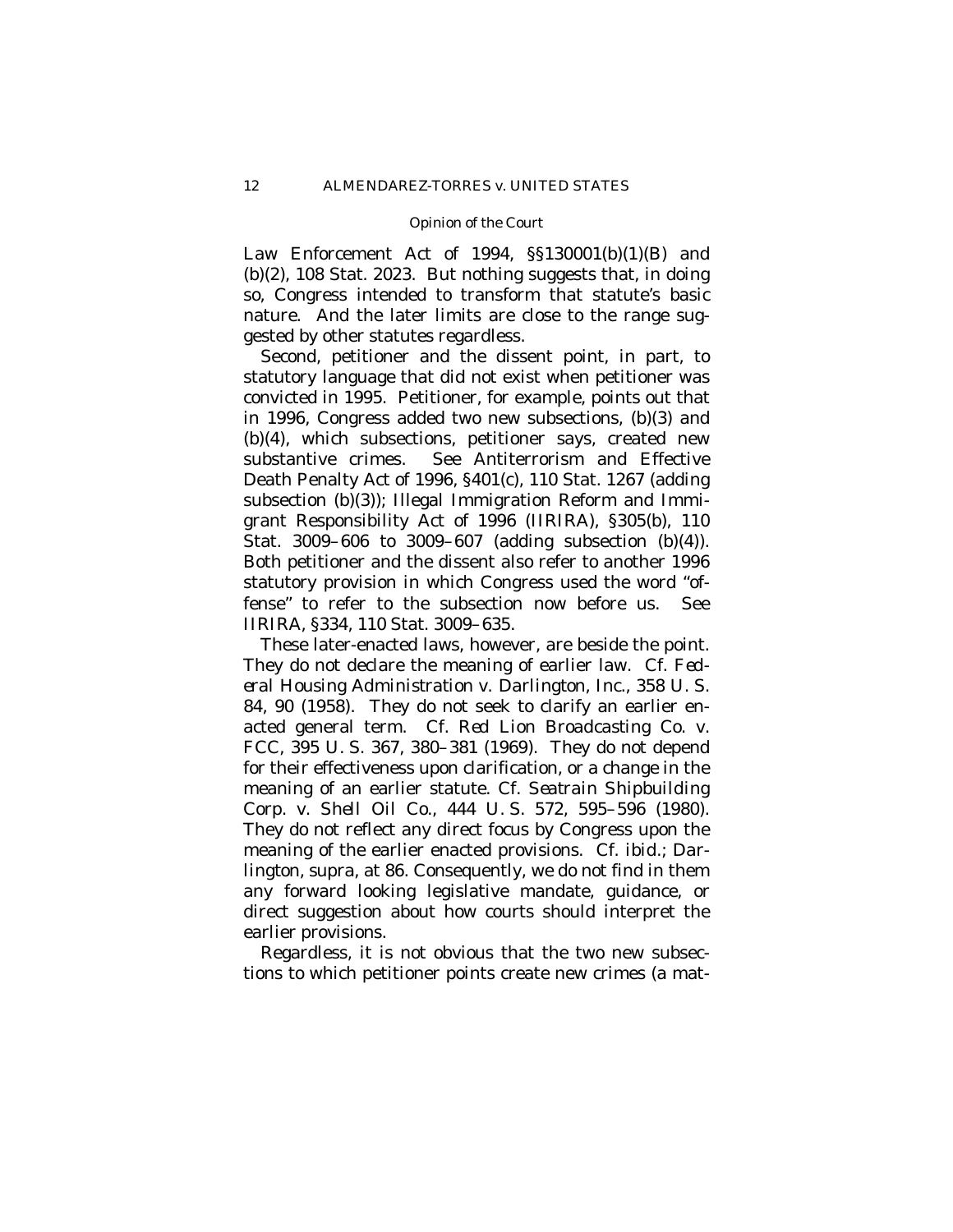ter on which we express no view) nor, in adding them, did Congress do more than leave the legal question here at issue where it found it. The fact that Congress used a technical, crime-suggesting word— "offense"— eight years later in a different, and minor, statutory provision, proves nothing— not least because it is more than offset by different words in the same later statute that suggest with greater force the exact opposite, namely, the precise interpretation of the relation of subsection (b) to subsection (a) that we adopt. See IIRIRA, §321(c), 110 Stat. 3009–628 (stating that a new definition of "aggravated felony" applies "*under*" subsection (b) "*only to violations*" of subsection (a)).

Finally, petitioner and the dissent argue that the doctrine of "constitutional doubt" requires us to interpret subsection (b)(2) as setting forth a separate crime. As Justice Holmes said long ago, "[a] statute must be construed, if fairly possible, so as to avoid not only the conclusion that it is unconstitutional but also grave doubts upon that score." *United State* v. *Jin Fuey Moy*, 241 U. S. 394, 401 (1916) (citing *United States ex rel. Attorney General* v. *Delaware & Hudson Co.*, 213 U. S. 366, 408 (1909)); see also *Ashwander* v. *TVA*, 297 U. S. 288, 348 (1936) (Brandeis, J., concurring). "This canon is followed out of respect for Congress, which we assume legislates in light of constitutional limitations." *Rust* v. *Sullivan*, 500 U. S. 173, 191 (1991); see also *FTC* v. *American Tobacco Co.*, 264 U. S. 298, 305–307 (1924). The doctrine seeks in part to minimize disagreement between the Branches by preserving congressional enactments that might otherwise founder on constitutional objections. It is not designed to aggravate that friction by creating (through the power of precedent) statutes foreign to those Congress intended, simply through fear of a constitutional difficulty that, upon analysis, will evaporate. Thus, those who invoke the doctrine must believe that the alternative is a serious likeli-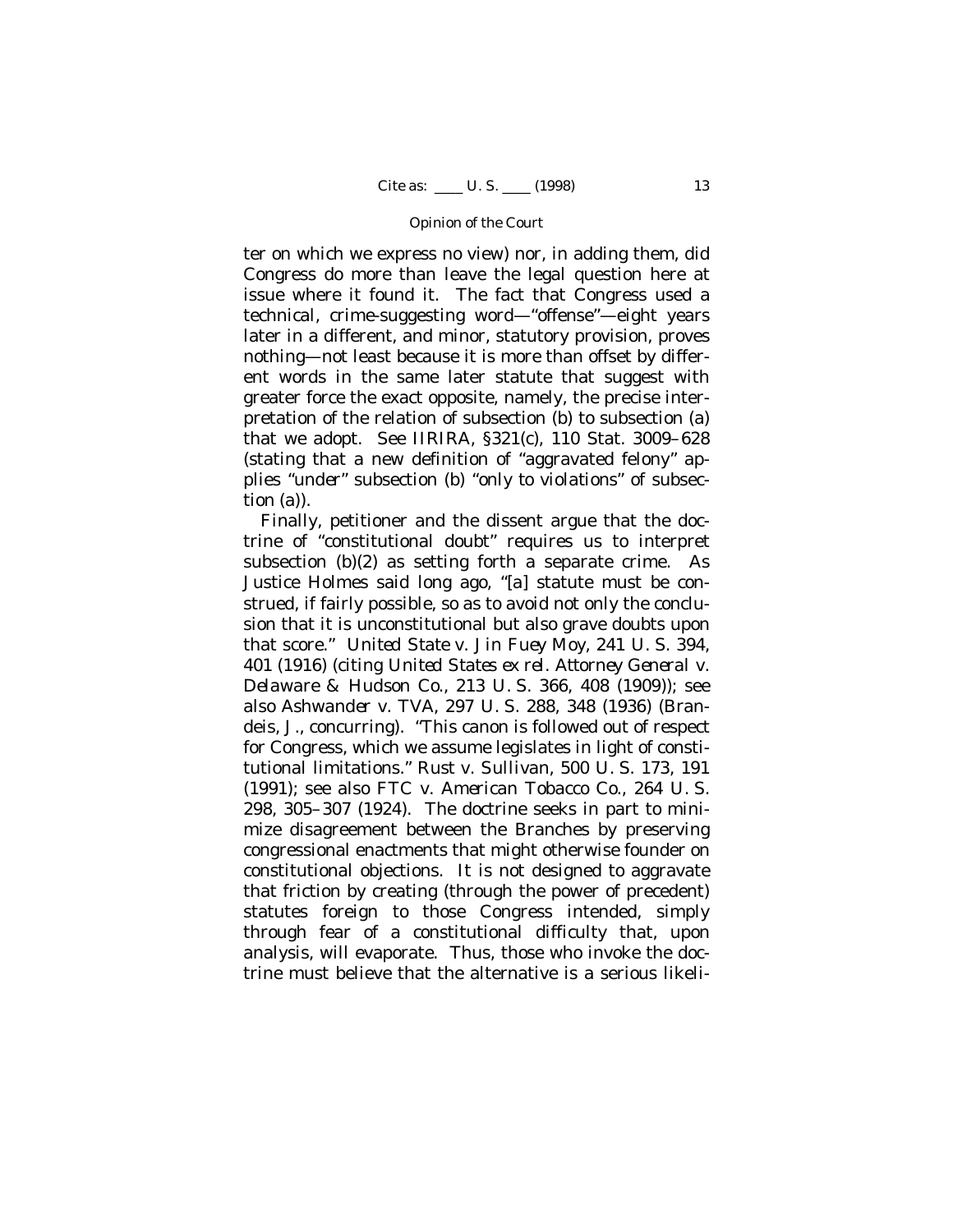hood that the statute will be held unconstitutional. Only then will the doctrine serve its basic democratic function of maintaining a set of statutes that reflect, rather than distort, the policy choices that elected representatives have made. For similar reasons, the statute must be genuinely susceptible to two constructions after, and not before, its complexities are unraveled. Only then is the statutory construction that avoids the constitutional question a "fair" one.

Unlike the dissent, we do not believe these conditions are met in the present case. The statutory language is somewhat complex. But after considering the matter in context, we believe the interpretative circumstances point significantly in one direction. More important, even if we were to assume that petitioner's construction of the statute is "fairly possible," *Jin Fuey Moy*, *supra*, the constitutional questions he raises, while requiring discussion, simply do *not* lead us to doubt gravely that Congress may authorize courts to impose longer sentences upon recidivists who commit a particular crime. The fact that we, unlike the dissent, do not gravely doubt the statute's constitutionality in this respect is a crucial point. That is because the "constitutional doubt" doctrine does not apply mechanically whenever there arises a significant constitutional question the answer to which is not obvious. And precedent makes clear that the Court need not apply (for it has not always applied) the doctrine in circumstances similar to those here— where a constitutional question, while lacking an obvious answer, does not lead a majority gravely to doubt that the statute is constitutional. See, *e.g.*, *Rust*, 500 U. S., at 190–191 (declining to apply doctrine although petitioner's constitutional claims not "without some force"); *id.*, at 204–207 (Blackmun, J., dissenting); *United States* v. *Monsanto*, 491 U. S. 600, 611 (1989); *id.*, at 636 (Blackmun, J., dissenting); *United States* v. *Locke*, 471 U. S. 84, 95 (1985); *id.*, at 120 (STEVENS, J.,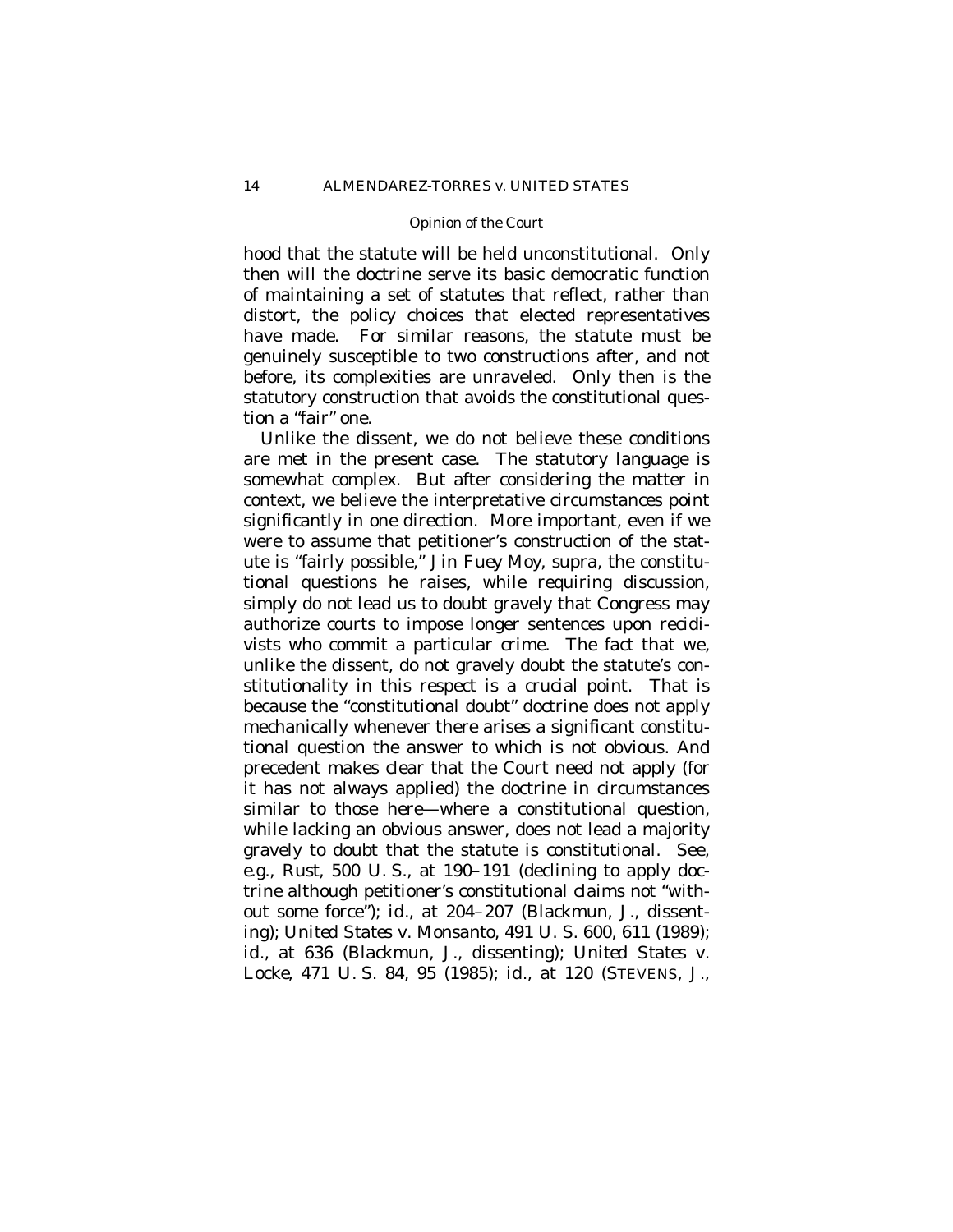dissenting).

# III

Invoking several of the Court's precedents, petitioner claims that the Constitution requires Congress to treat recidivism as an element of the offense— irrespective of Congress' contrary intent. Moreover, petitioner says, that requirement carries with it three subsidiary requirements that the Constitution mandates in respect to ordinary, legislatively intended, elements of crimes. The indictment must state the "element." See, *e.g.*, *Hamling* v. *United States*, 418 U. S., at 117. The Government must prove that "element" to a jury. See, *e.g.*, *Duncan* v. *Louisiana*, 391 U. S. 145, 149 (1968). And the Government must prove the "element" beyond a reasonable doubt. See, *e.g.*, *Patterson* v. *New York*, 432 U. S 197, 210 (1977). We cannot find sufficient support, however, in our precedents or elsewhere, for petitioner's claim.

This Court has explicitly held that the Constitution's Due Process Clause "protects the accused against conviction except upon proof beyond a reasonable doubt of every fact necessary to constitute the crime with which he is charged." *In re Winship*, 397 U. S. 358, 364 (1970). But *Winship*, the case in which the Court set forth this proposition of constitutional law, does not decide this case. It said that the Constitution entitles juveniles, like adults, to the benefit of proof beyond a reasonable doubt in respect to the *elements* of the crime. It did not consider whether, or when, the Constitution requires the Government to treat a particular fact as an element, *i.e.*, as a "fact necessary to constitute the crime," even where the crimedefining statute does not do so.

*Mullaney* v. *Wilbur*, 421 U. S. 684 (1975), provides petitioner with stronger support. The Court there struck down a state homicide statute under which the State presumed that all homicides were committed with "malice,"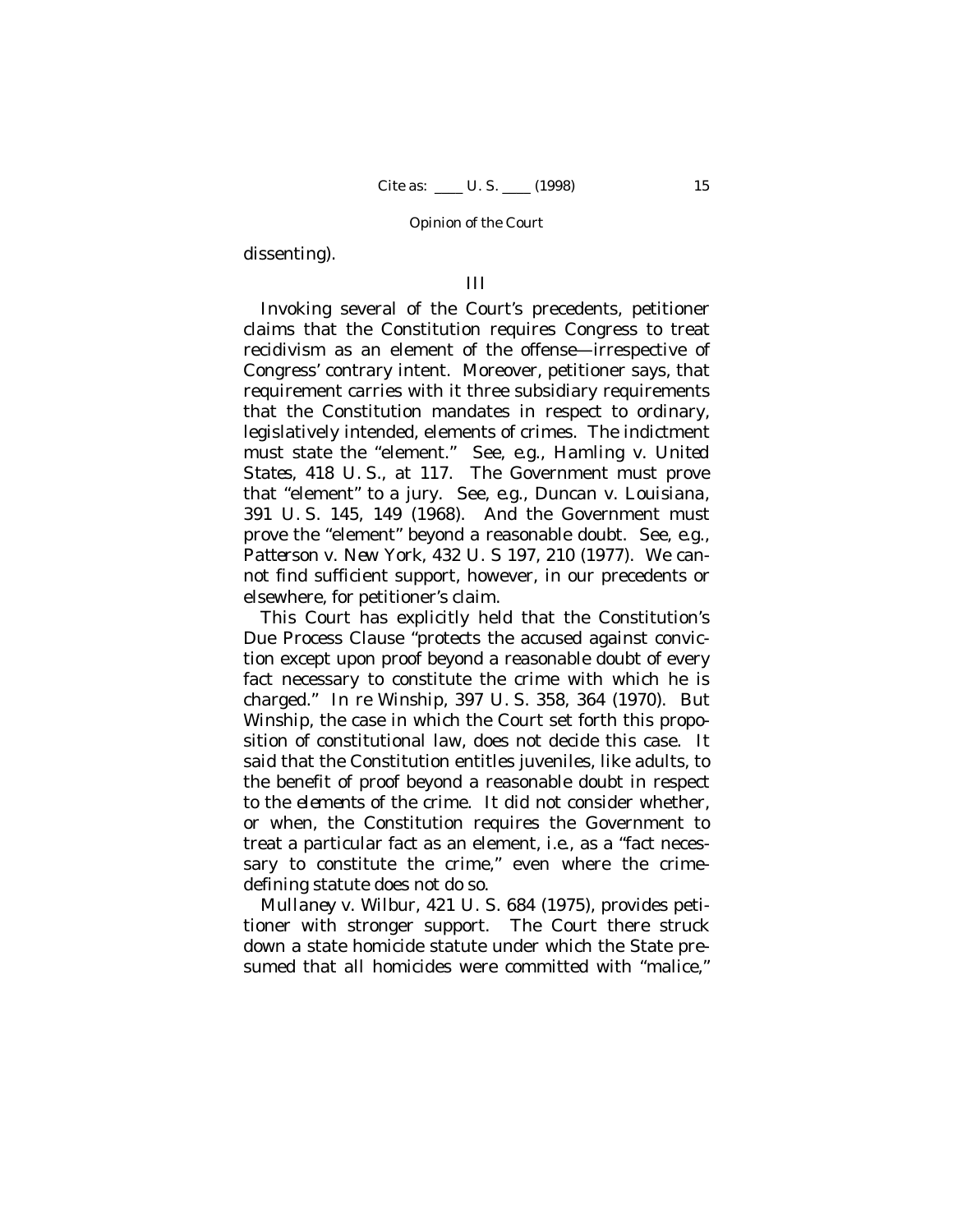punishable by life imprisonment, unless the defendant proved that he had acted in the heat of passion. *Id.*, at 688. The Court wrote that "if *Winship* were limited to those facts that constitute a crime as defined by state law, a State could undermine many of the interests that decision sought to protect" just by redefining "the elements that constitut[ed] different crimes, characterizing them as factors that bear solely on the extent of punishment." *Id*., at 698. It simultaneously held that the prosecution must establish "beyond a reasonable doubt" the nonexistence of "heat of passion"— the fact that, under the State's statutory scheme, distinguished a homicide punishable by a life sentence from a homicide punishable by a maximum of 20 years. *Id*., at 704. Read literally, this language, we concede, suggests that Congress cannot permit judges to increase a sentence in light of recidivism, or any other factor, not set forth in an indictment and proved to a jury beyond a reasonable doubt.

This Court's later case, *Patterson* v. *New York*, *supra*, however, makes absolutely clear that such a reading of *Mullaney* is wrong. The Court, in *Patterson*, pointed out that the State in *Mullaney* made the critical fact— the absence of "heat of passion"— *not* simply a potential sentencing factor, *but also* a critical part of the definition of "malice aforethought," which was itself in turn "part of" the statute's definition of "homicide," the crime in question. *Patterson*, 432 U. S., at 215–216. (The Maine Supreme Court, in defining the crime, had said that "malice" was "presumed" unless "rebutted" by the defendant's showing of "heat of passion." *Id.*, at 216.) The Court found this circumstance extremely important. It said that *Mullaney* had considered (and held "impermissible") the shifting of a burden of proof "*with respect to a fact which the State deems so important that it must be either proved or presumed*." 432 U. S., at 215 (emphasis added). And the Court then held that similar burden-shifting *was* permis-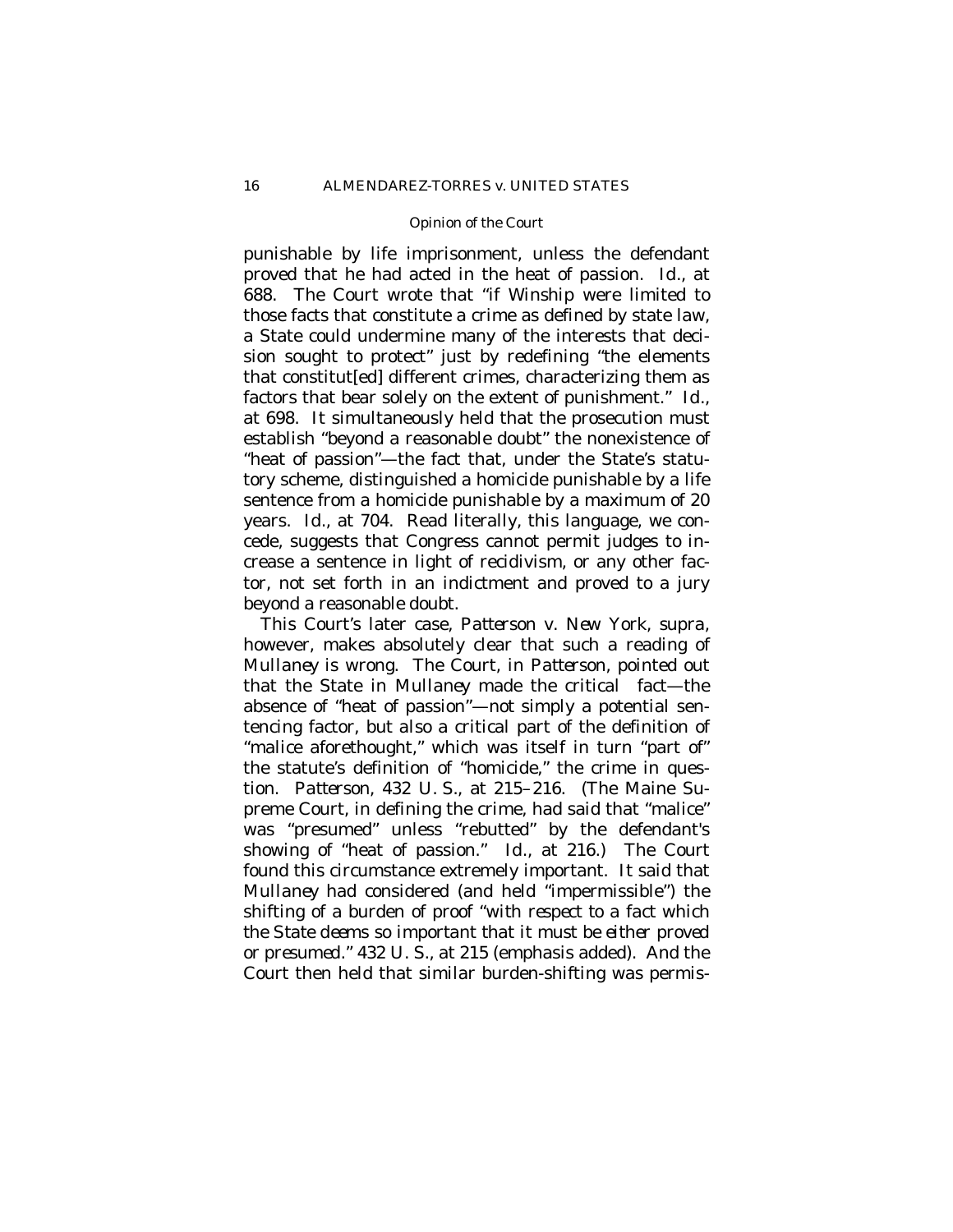sible with respect to New York's homicide-related sentencing factor "extreme emotional disturbance." *Id.*, at 205–206. That factor was not a factor that the state statute had deemed "so important" in relation to the crime that it must be either "proved or presumed." *Id.*, 205–206, 215.

The upshot is that *Mullaney*'s language, if read literally, suggests that the Constitution requires that most, if not all, sentencing factors be treated as elements. But *Patterson* suggests the exact opposite, namely that the Constitution requires scarcely any sentencing factors to be treated in that way. The cases, taken together, cannot significantly help the petitioner, for the statute here involves a sentencing factor— the prior commission of an aggravated felony— that is neither "presumed" to be present, nor need be "proved" to be present, in order to prove the commission of the relevant crime. See 8 U. S. C. §1326(a) (defining offense elements). Indeed, as we have said, it involves one of the most frequently found factors that effects sentencing— recidivism.

Nor does *Specht* v. *Patterson*, 386 U. S. 605 (1967), which petitioner cites, provide significant additional help, for *Specht* was decided before *Patterson* (indeed before *Winship*); it did not consider the kind of matter here at issue; and, as this Court later noted, the Colorado defendant in *Specht* was "confronted with 'a radically different situation' from the usual sentencing proceeding." *McMillan* v. *Pennsylvania*, 477 U. S., at 89. At most, petitioner might read all these cases, taken together, for the broad proposition that *sometimes* the Constitution does require (though sometimes it does not require) the State to treat a sentencing factor as an element. But we do not see how they can help petitioner more than that.

We turn then to the case upon which petitioner must primarily rely, *McMillan* v. *Pennsylvania*, *supra*. The Court there considered a Pennsylvania statute that set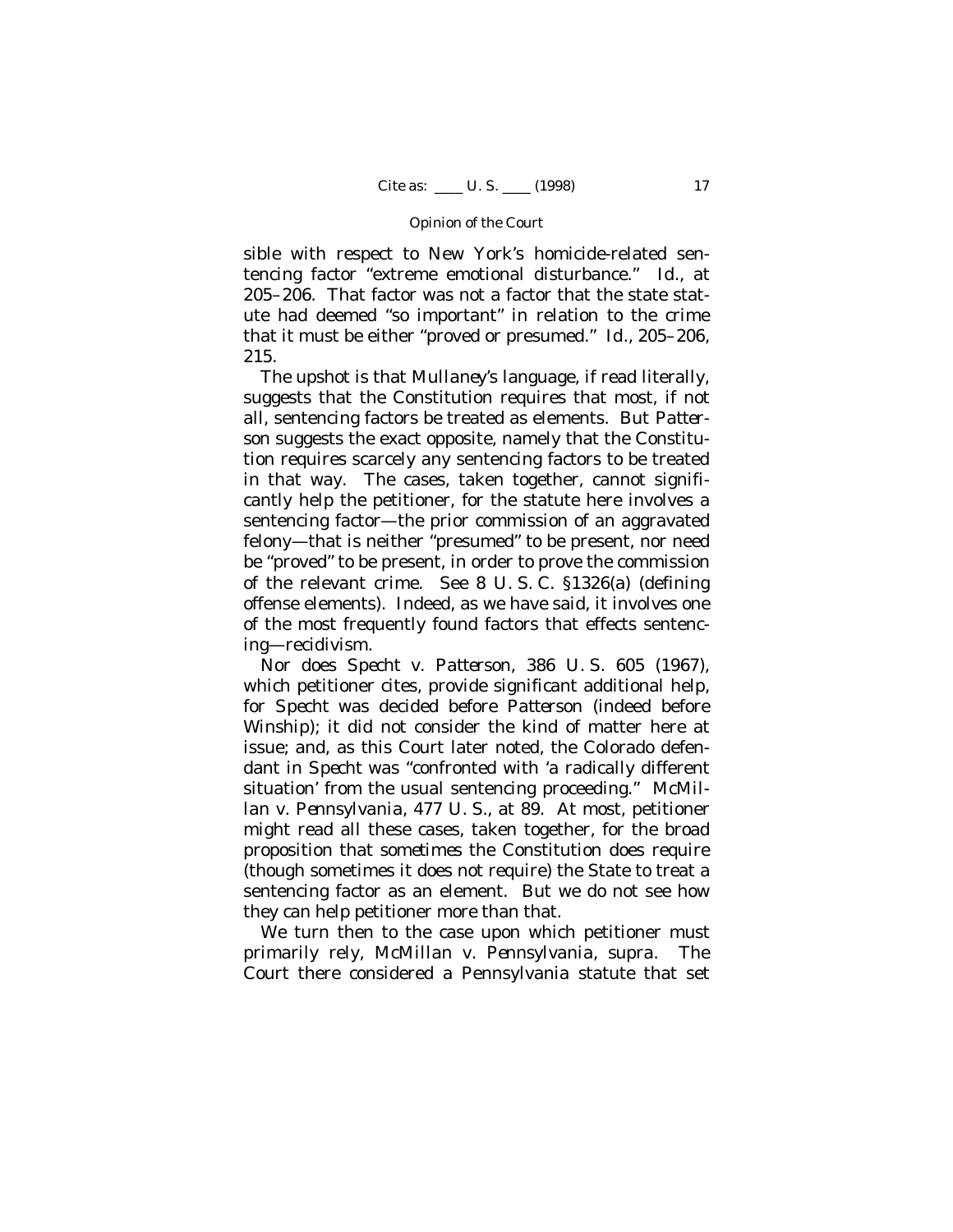forth a sentencing factor— "visibly possessing a firearm" the presence of which required the judge to impose a minimum prison term of five years. The Court held that the Constitution did *not* require the State to treat the factor as an element of the crime. In so holding, the Court said that the State's "link[ing] the 'severity of punishment' to 'the presence or absence of an identified fact'" did *not* automatically make of that fact an "element." 477 U. S., at 84 (quoting *Patterson* v. *New York*, *supra*, at 214). It said, citing *Patterson*, that "the state legislature's definition of the elements of the offense is usually dispositive." 477 U. S., at 85*.* It said that it would not "define precisely the constitutional limits" of a legislature's power to define the elements of an offense. *Id*., at 86. And it held that, whatever those limits might be, the State had not exceeded them. *Ibid*. Petitioner must therefore concede that "firearm possession" (in respect to a mandatory minimum sentence) does not violate those limits. And he must argue that, nonetheless, "recidivism" (in respect to an authorized maximum) does violate those limits.

In assessing petitioner's claim, we have examined *McMillan* to determine the various features of the case upon which the Court's conclusion arguably turned. The *McMillan* Court pointed out: (1) that the statute plainly "does not transgress the limits expressly set out in *Patterson*," *id.*, at 86; (2) that the defendant (unlike *Mullaney*'s defendant) did not face "'a differential in sentencing ranging from a nominal fine to a mandatory life sentence,'" 477 U. S*.*, at 87 (quoting *Mullaney*, 421 U. S., at 700); (3) that the statute did not "alte[r] the maximum penalty for the crime" but "operates solely to limit the sentencing court's discretion in selecting a penalty within the range already available to it," 477 U. S., at 87–88; (4) that the statute did not "creat[e] a separate offense calling for a separate penalty," *id.*, at 88; and (5) that the statute gave "no impression of having been tailored to permit the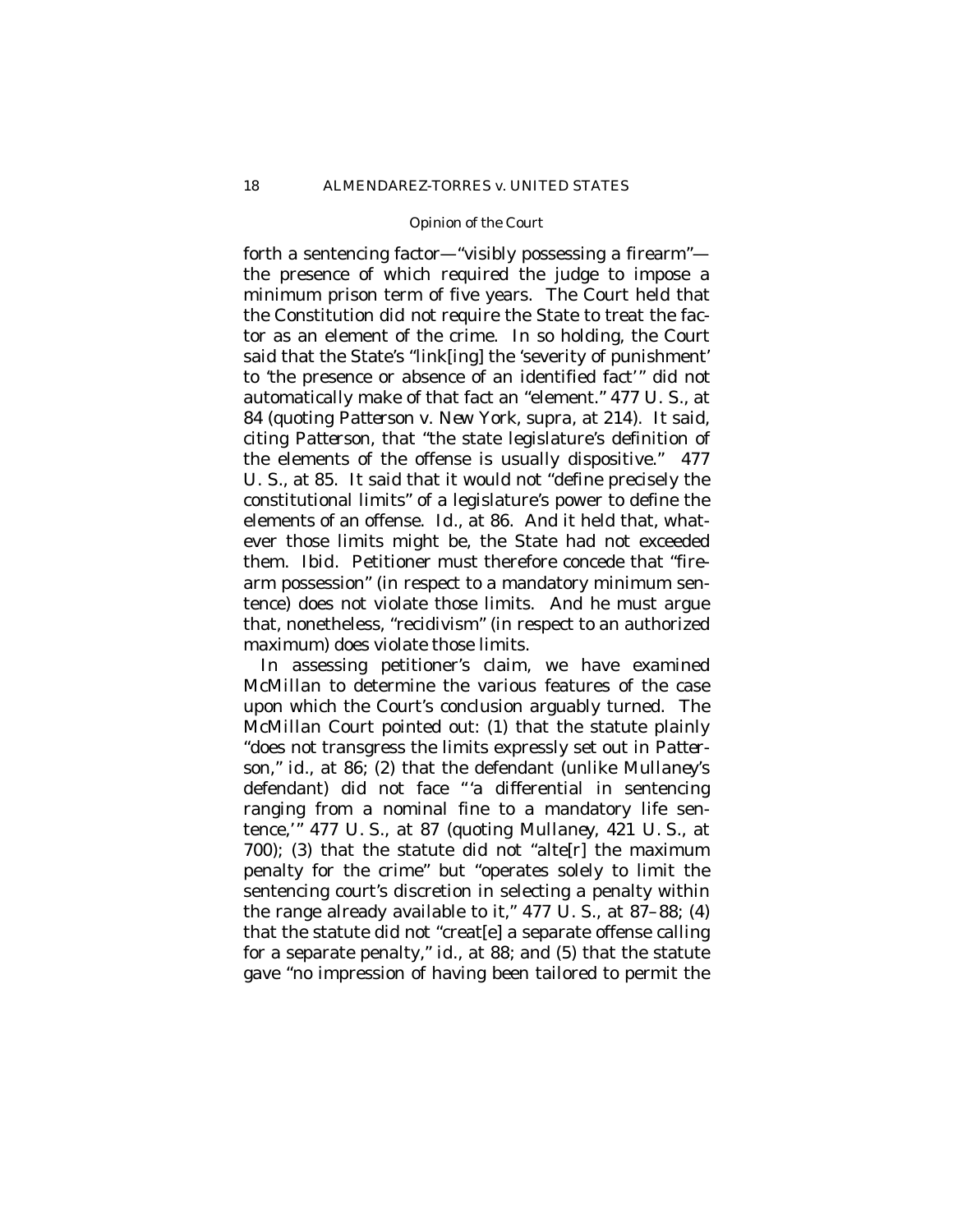visible possession finding to be a tail which wags the dog of the substantive offense," but, to the contrary, "simply took one factor that has always been considered by sentencing courts to bear on punishment . . . and dictated the precise weight to be given that factor," *id.*, at 88, 89–90.

This case resembles *McMillan* in respect to most of these factors. But it is different in respect to the third factor, for it does "alte[r] the maximum penalty for the crime," 477 U. S., at 87; and, it also creates a wider range of appropriate punishments than did the statute in *McMillan*. We nonetheless conclude that these differences do not change the constitutional outcome for several basic reasons.

First, the sentencing factor at issue here— recidivism is a traditional, if not the most traditional, basis for a sentencing court's increasing an offender's sentence. See, *e.g.*, *Parke* v. *Raley*, 506 U. S. 20, 26 (1992) (Recidivism laws "have a long tradition in this country that dates back to colonial times" and currently are in effect in all 50 States); U. S. Dept. of Justice, Office of Justice Programs, Statutes Requiring the Use of Criminal History Record Information 17–41 (June 1991) (50-state survey); USSG §§4A1.1, 4A1.2 (Nov. 1997) (requiring sentencing court to consider defendant's prior record in every case). Consistent with this tradition, the Court said long ago that a State need *not* allege a defendant's prior conviction in the indictment or information which alleges the elements of an underlying crime, even though the conviction was "necessary to bring the case within the statute." *Graham* v. *West Virginia*, 224 U. S. 616, 624 (1912). That conclusion followed, the Court said, from "*the distinct nature of the issue*," and the fact that recidivism "does not relate to the commission of the offense*, but goes to the punishment only*, and therefore . . . may be subsequently decided." *Id.*, at 629 (emphasis added). The Court has not deviated from this view. See *Oyler* v. *Boles*, 368 U. S. 448, 452 (1962) (due process does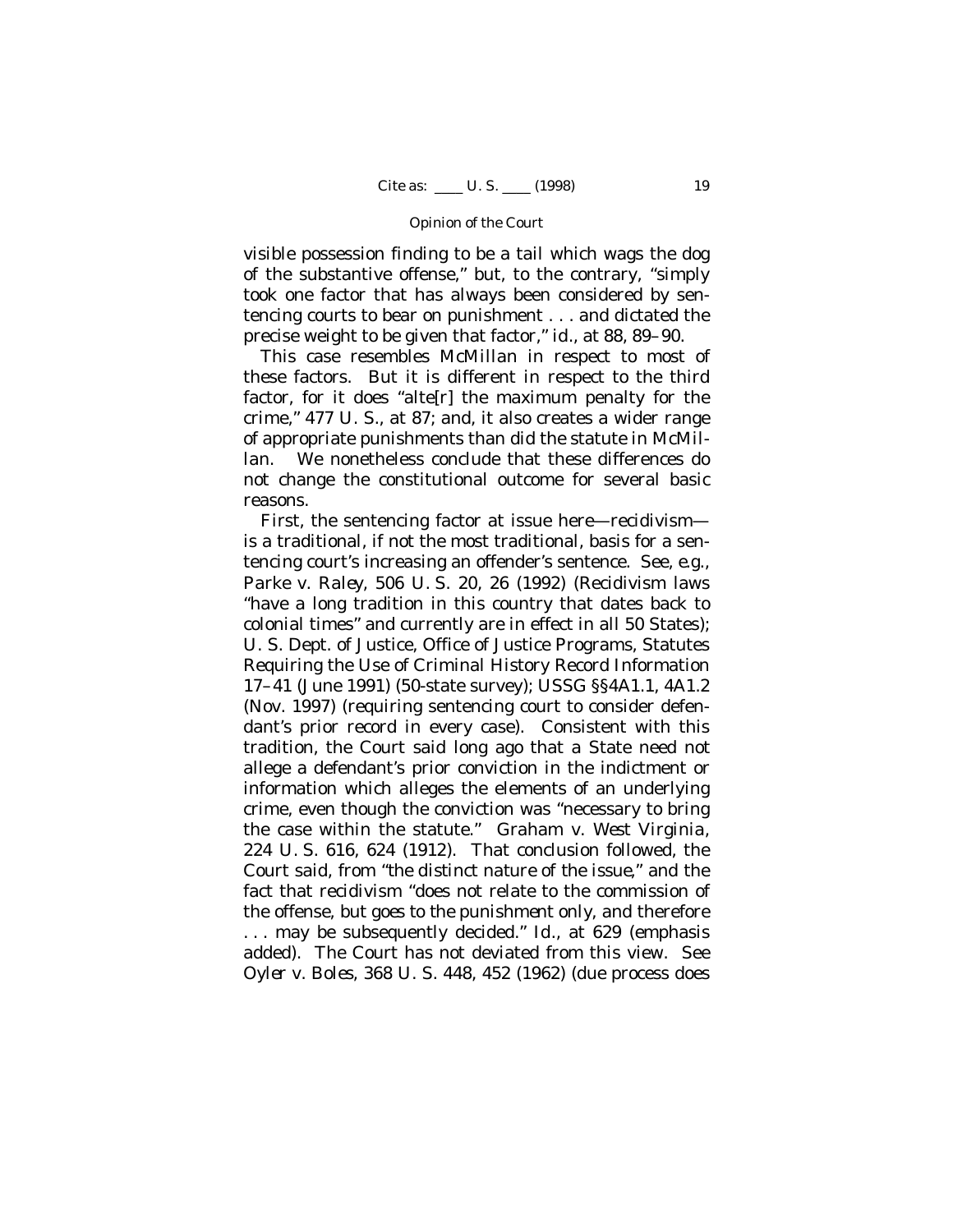not require advance notice that trial for substantive offense will be followed by accusation that the defendant is an habitual offender); *Parke*, *supra*, at 27 ("[A] charge under a recidivism statute does not state a separate offense, but goes to punishment only"). And, as we said before, *infra*, at 5–6, Congress, reflecting this tradition, has never, to our knowledge, made a defendant's recidivism an element of an offense where the conduct proscribed is otherwise unlawful. See *United States* v. *Jackson*, 824 F. 2d 21, 25, and n. 6 (CADC 1987) (R. Ginsburg, J.) (referring to fact that few, if any, federal statutes make "prior criminal convictions . . . elements of another criminal offense to be proved before the jury"). Although these precedents do not foreclose petitioner's claim (because, for example, the state statute at issue in *Graham* and *Oyler* provided for a jury determination of disputed prior convictions), to hold that the Constitution requires that recidivism be deemed an "element" of petitioner's offense would mark an abrupt departure from a longstanding tradition of treating recidivism as "go[ing] to the punishment only." *Graham*, *supra*, at 629.

Second, the major difference between this case and *McMillan* consists of the circumstance that the sentencing factor at issue here (the prior conviction) triggers an increase in the maximum permissive sentence, while the sentencing factor at issue in *McMillan* triggered a mandatory minimum sentence. Yet that difference— between a permissive maximum and a mandatory minimum— does not systematically, or normally, work to the disadvantage of a criminal defendant. To the contrary, a statutory minimum binds a sentencing judge; a statutory maximum does not. A mandatory minimum can, as JUSTICE STEVENS dissenting in *McMillan* pointed out, "mandate a *minimum* sentence of imprisonment more than twice as severe as the *maximum* the trial judge would otherwise have imposed." *McMillan*, *supra*, at 95. It can eliminate a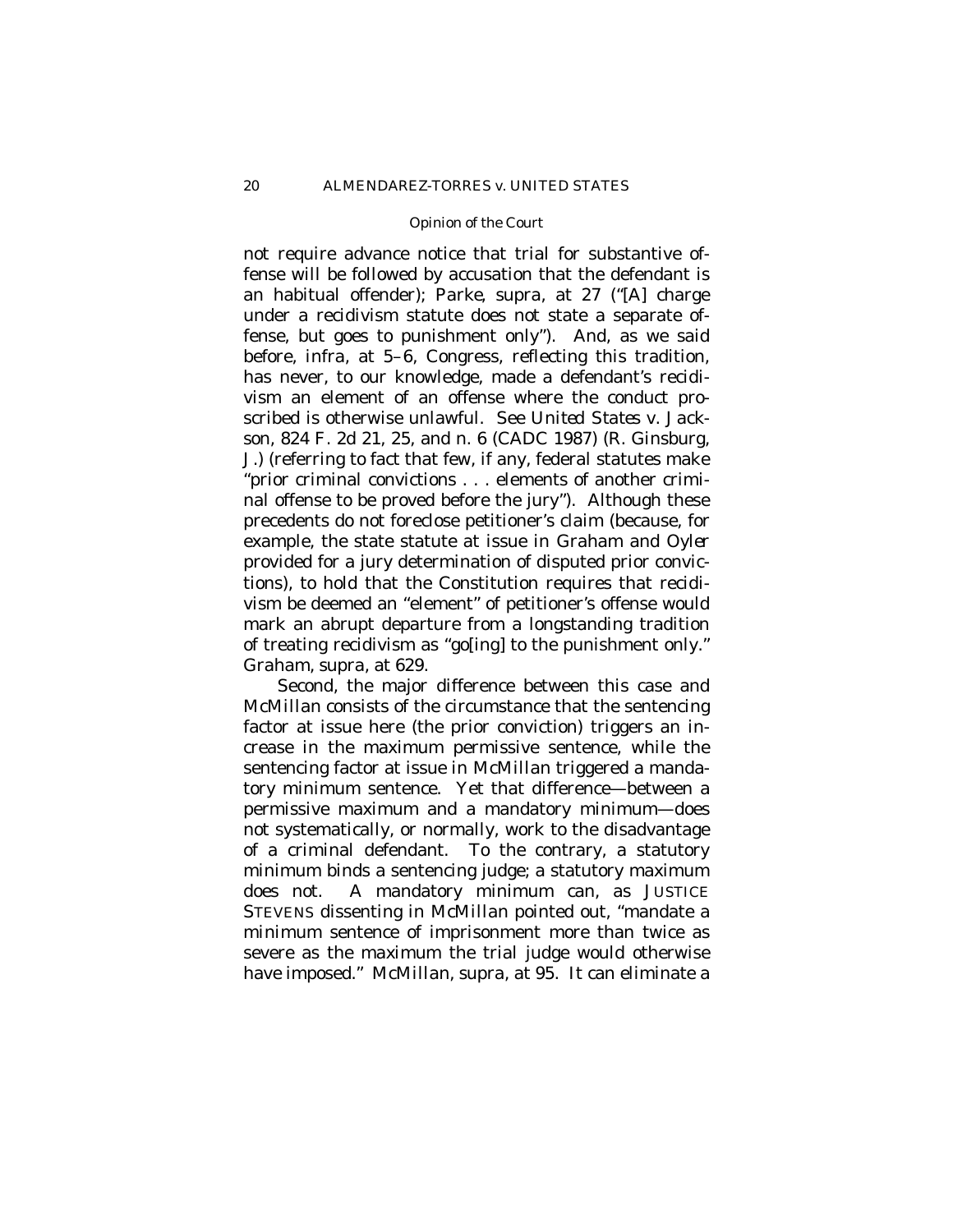sentencing judge's discretion in its entirety. See, *e.g.*, 18 U. S. C. §2241(c) (authorizing maximum term of life imprisonment for sexual abuse of children; mandating life imprisonment for second offense). And it can produce unfairly disproportionate impacts on certain kinds of offenders. See United States Sentencing Commission, Mandatory Minimum Penalties in the Federal Criminal Justice System 26–34 (Aug. 1991) (discussing "tariff" and "cliff" effects of mandatory minimums). In sum, the risk of unfairness to a particular defendant is no less, and may well be greater, when a mandatory minimum sentence, rather than a permissive maximum sentence, is at issue.

Although *McMillan* pointed to a difference between mandatory minimums and higher authorized maximums, it neither, "rested its judgment" on that difference, nor "rejected" the above analysis, as the dissent contends, *post*, at 7. Rather, *McMillan* said that the petitioners' argument in that case would have had "more *superficial* appeal" if the sentencing fact "exposed them to greater or additional punishment." 477 U. S., at 88 (emphasis added). For the reasons just given, and in light of the particular sentencing factor at issue in this case— recidivism— we should take *McMillan's* statement to mean no more that it said, and therefore not to make a determinative difference here.

Third, the statute's broad permissive sentencing range does not itself create significantly greater unfairness. Judges (and parole boards) have typically exercised their discretion within broad statutory ranges. See, *e.g.*, *supra*, at 6, 9 (statutory examples); National Institute of Justice, Sentencing Reform in the United States (Aug. 1985) (survey of sentencing laws in the 50 States); L. Friedman, Crime and Punishment in American History 159–163 (1993) (history of indeterminate sentencing). And the Sentencing Guidelines have recently sought to channel that discretion using "sentencing factors" which no one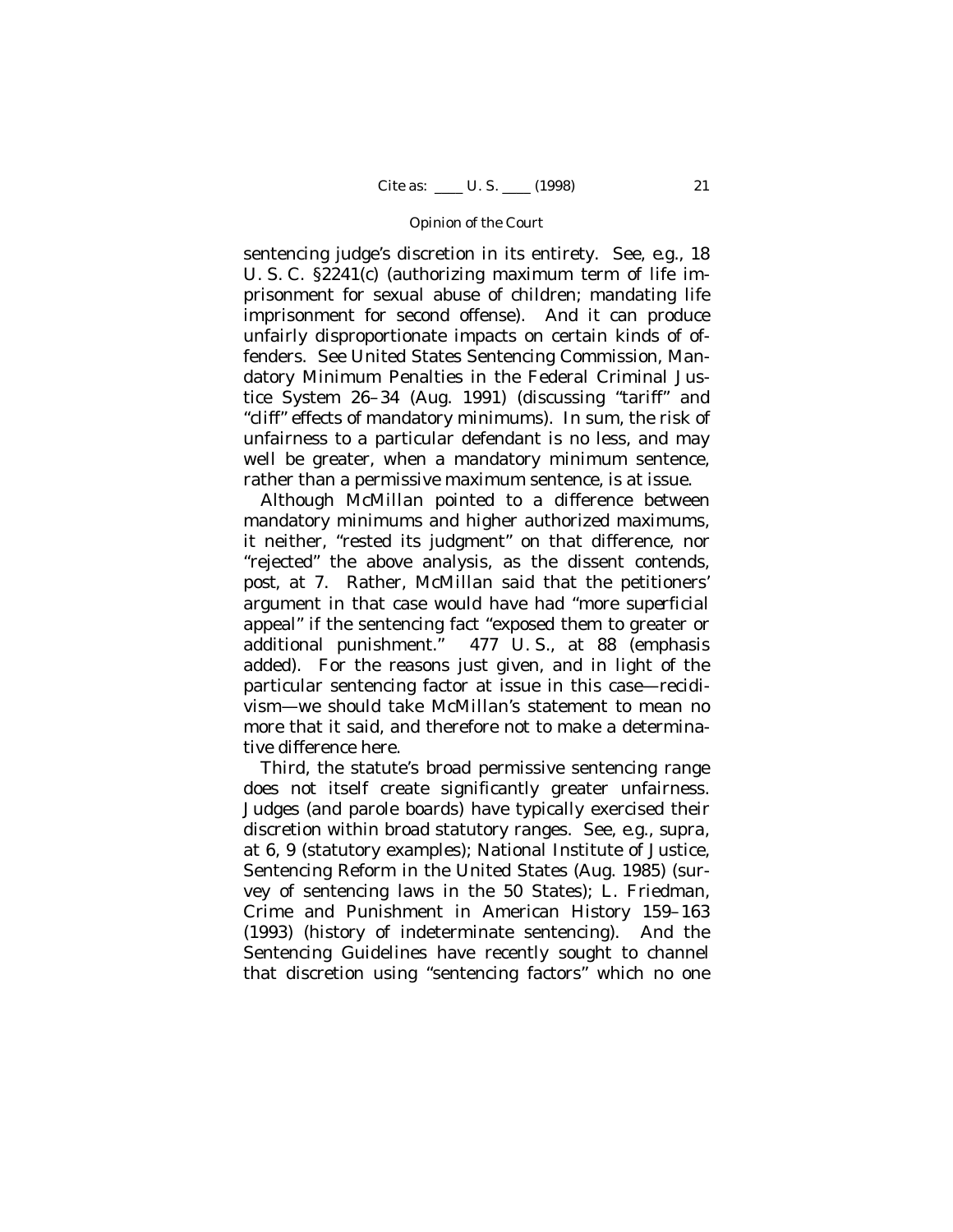here claims that the Constitution thereby makes "elements" of a crime.

Finally, the remaining *McMillan* factors support the conclusion that Congress has the constitutional power to treat the feature before us— prior conviction of an aggravated felony— as a sentencing factor for this particular offense (illegal entry after deportation). The relevant statutory provisions do not change a pre-existing definition of a well-established crime, nor is there any more reason here, than in *McMillan*, to think Congress intended to "evade" the Constitution, either by "presuming" guilt or "restructuring" the elements of an offense. Cf. *McMillan*, *supra*, at 86–87, 89–90.

For these reasons, we cannot find in *McMillan* (a case holding that the Constitution *permits* a legislature to *require* a longer sentence for gun possession) significant support for the proposition that the Constitution *forbids* a legislature to *authorize* a longer sentence for recidivism.

Petitioner makes two basic additional arguments in response. He points to what he calls a different "tradition"— that of courts having treated recidivism as an element of the related crime. See, *e.g.*, *Massey* v. *United States*, 281 F. 293, 297–298 (CA8 1922); *Singer* v. *United States*, 278 F. 415, 420 (CA3 1922); *People* v. *Sickles*, 51 N. E. 288, 289 (N. Y. 1898); see also *post*, at 9–10 (citing authority). We do not find this claim convincing, however, for any such tradition is not uniform. See *Spencer* v. *Texas*, 385 U. S., at 566 ("The method for determining prior convictions . . . varies between jurisdictions affording a jury trial on this issue . . . and those leaving that question to the court"); Note, Recidivist Procedures, 40 N. Y. U. L. Rev. 332, 347 (1965) (as of 1965, eight States' recidivism statutes provide for determination of prior convictions by judge, not jury). Nor does it appear modern. Compare *State* v. *Thorne*, 129 Wash. 2d 736, 776–784, 921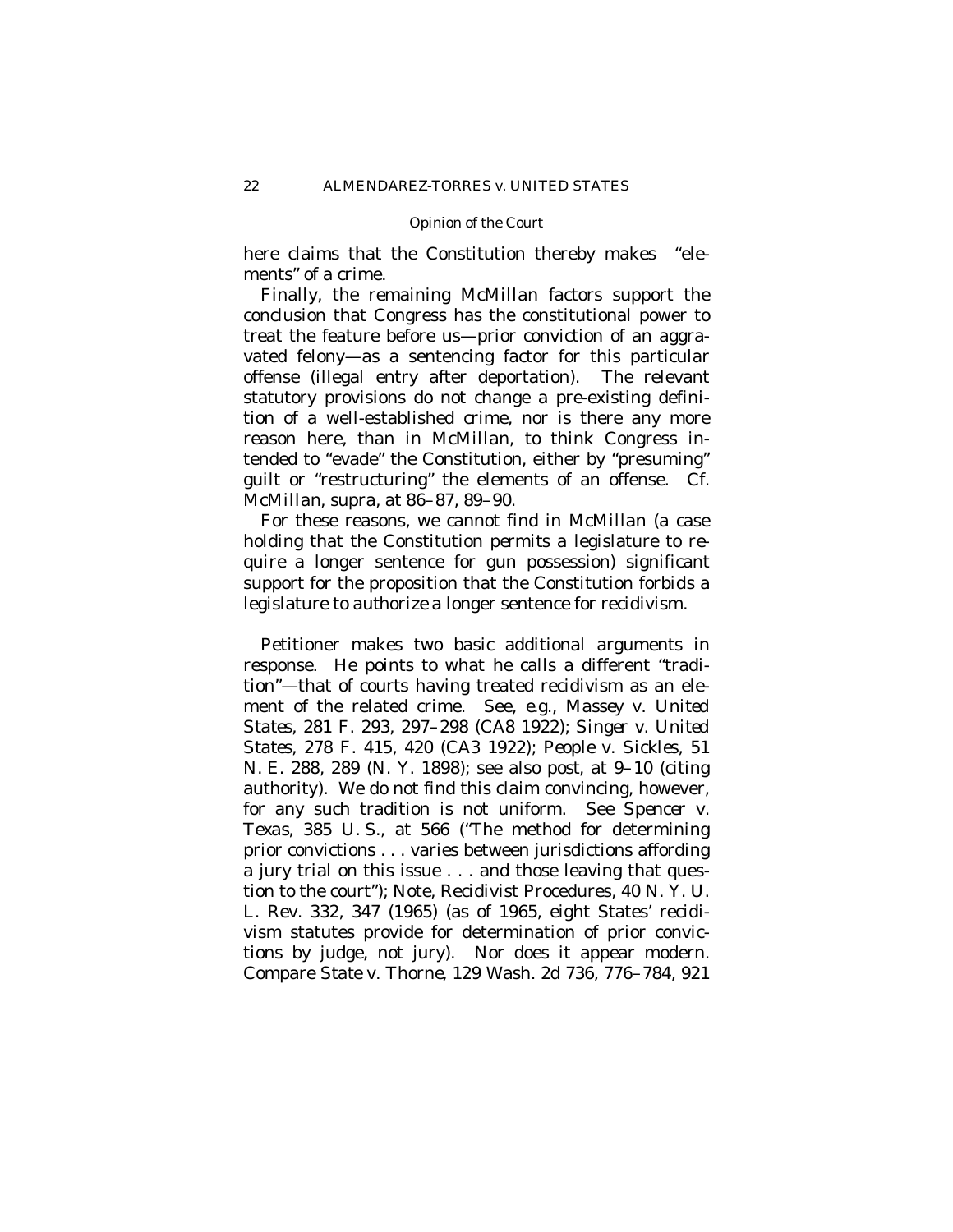P. 2d 514, 533–538 (1996) (upholding state recidivism law against federal constitutional challenge) with *State* v. *Furth*, 5 Wash. 2d 1, 11–19, 104 P.2d 925, 930–933 (1940). And it nowhere (to our knowledge) rested upon a federal constitutional guarantee. See, *e.g.*, *Massey* v. *United States*, *supra*, at 297 (applying federal law, noting jury determination of prior offense applied "unless the statute designates a different mode of procedure").

Petitioner also argues, in essence, that this Court should simply adopt a rule that any significant increase in a statutory maximum sentence would trigger a Constitutional "elements" requirement. We have explained why we believe the Constitution, as interpreted in *McMillan* and earlier cases, does not impose that requirement. We add that such a rule would seem anomalous in light of existing case law that permits a judge, rather than a jury, to determine the existence of factors that can make a defendant eligible for the death penalty, a punishment far more severe than that faced by petitioner here. See *Walton* v. *Arizona*, 497 U. S. 639, 647 (1990) (rejecting capital defendant's argument that every finding of fact underlying death sentence must be made by a jury); *Hildwin* v. *Florida*, 490 U. S. 638, 640–641 (1989) *(per curiam)* (judge may impose death penalty based on his finding of aggravating factor because such factor is not element of offense to be determined by jury); *Spaziano* v. *Florida*, 468 U. S. 447, 465 (1984) (same). And we would also find it difficult to reconcile any such rule with our precedent holding that the sentencing-related circumstances of recidivism are not part of the definition of the offense for double jeopardy purposes. *Graham,* 224 U. S., at 623–624.

For these reasons, we reject petitioner's constitutional claim that his recidivism must be treated as an element of his offense.